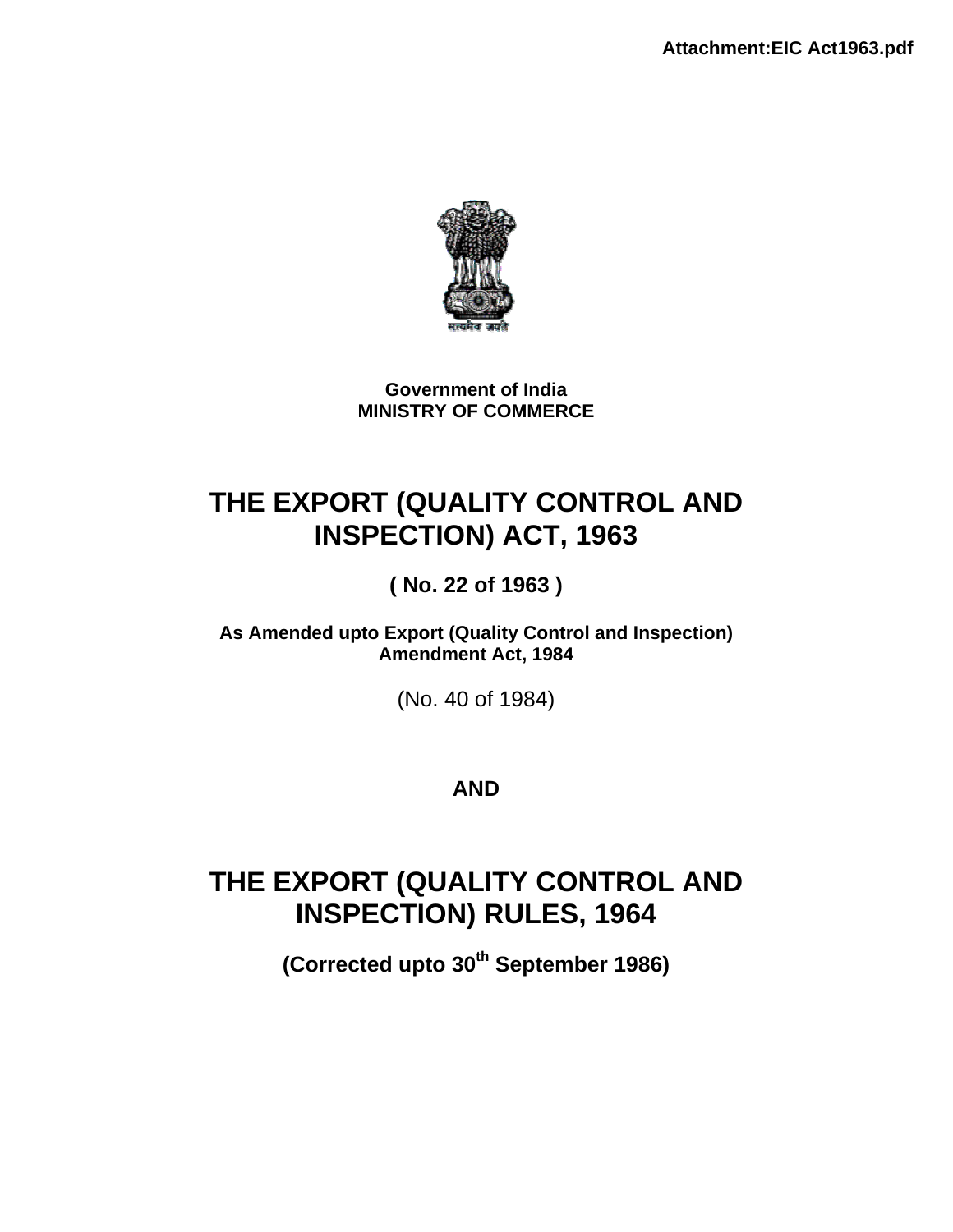# **THE EXPORT (QUALITY CONTROL AND INSPECTION) ACT, 1963 ( No. 22 of 1963 )**

**As Amended upto Export(Quality Control and Inspection) Amendment Act,** 

**1984** 

(No. 40 of 1984)

# **C O N T E N T S**

| Section         |                                                                                             | Page           |
|-----------------|---------------------------------------------------------------------------------------------|----------------|
| 1.              | Short title, extent and commencement.                                                       | 3              |
| 2.              | Definitions                                                                                 | 3              |
| 3.              | <b>Establishment of Export Inspection Council</b>                                           | 4              |
| 4.              | Director of Inspection and Quality Control                                                  | 5              |
| 5.              | <b>Functions of the Council</b>                                                             | 5              |
| 6.              | Powers of the Central Government in regard to quality control and<br>inspection             | 6              |
| 7.              | Machinery for quality control and inspection                                                | 6              |
| 8.              | Powers to recognise or establish marks to denote conformity with<br>standard specifications | $\overline{7}$ |
| 9.              | Power to obtain information from exporters etc.                                             | 8              |
| 10.             | Finance, Accounts and audit                                                                 | 8              |
| 10 A.           | Power to enter and inspect                                                                  | 9              |
| 10 B.           | Power to search                                                                             | 9              |
| 10 C.           | Power to seize commodities etc.                                                             | 10             |
| 10 D.           | Power to stop and seize conveyances                                                         | 11             |
| 10 E.           | Search and seizure to be made in accordance with the code of                                | 12             |
|                 | Criminal Procedure 1973                                                                     |                |
| 10F.            | Confiscation                                                                                | 12             |
| 10 G.           | Confiscation of conveyance                                                                  | 12             |
| 10 H.           | Option to pay fine in lieu of confiscation                                                  | 13             |
| 10 <sub>1</sub> | Liability to penalty                                                                        | 13             |
| 10 J.           | Confiscation or penalty not to interfere with other punishments                             | 13             |
| 10 K.           | Adjudication                                                                                | 13             |
| 10 L.           | Giving of opportunity to the owner of goods etc.                                            | 14             |
| 10 M.           | Appeal                                                                                      | 14             |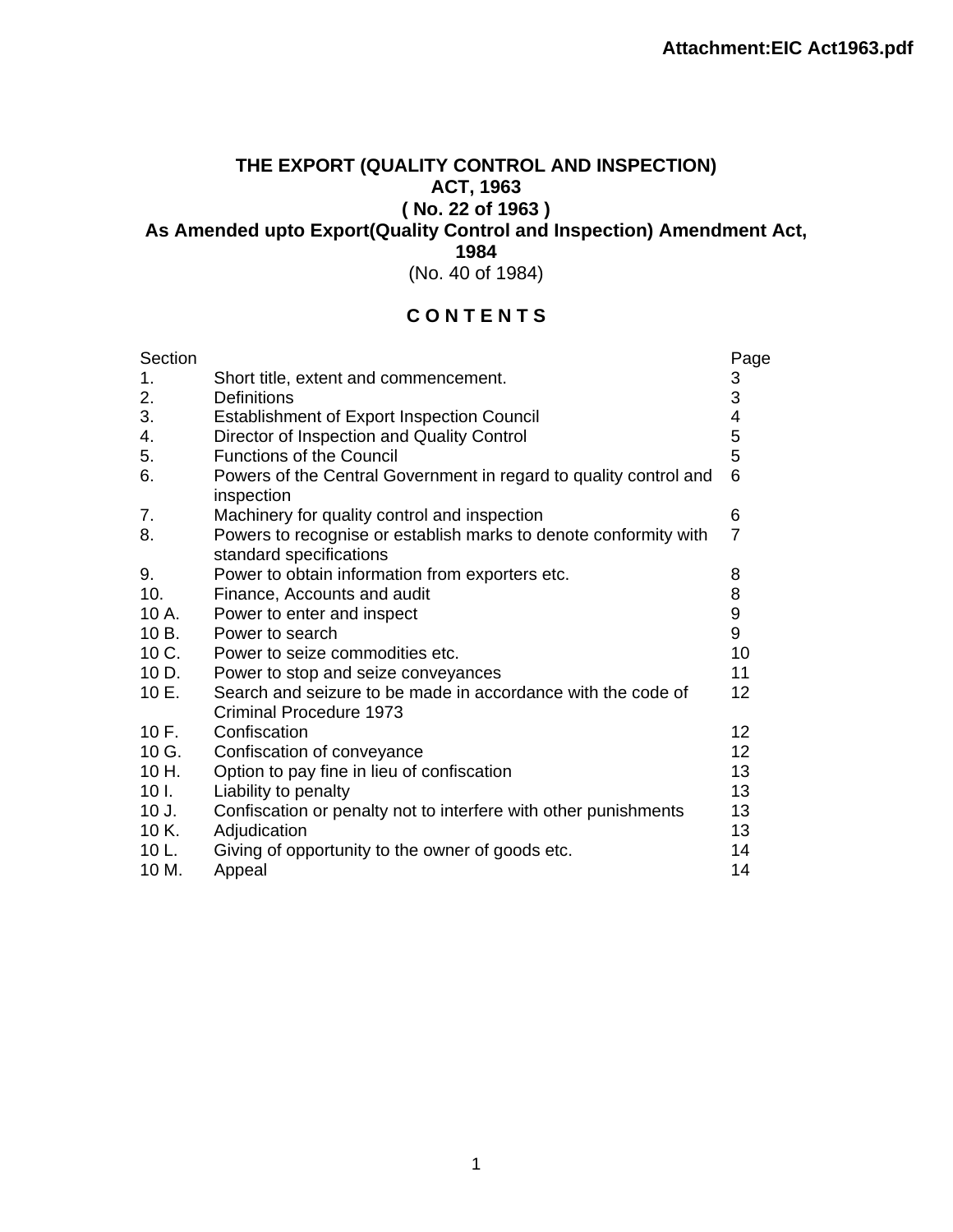| Section |                                                                                              | Page |
|---------|----------------------------------------------------------------------------------------------|------|
| 10 N.   | Powers of revision                                                                           | 15   |
| 10 O.   | Powers of adjudicating and other authorities                                                 | 15   |
| 10 P.   | Continuance of proceedings in the event of death or insolvency                               | 16   |
| 11.     | Penalty                                                                                      | 16   |
| 11 A.   | Penalty for contravention of order made by adjudicating authority<br>or appellate authority. | 17   |
| 11 B.   | Offences by officers and employees of agency etc.                                            | 17   |
| 11 C.   | Correction of clerical or arithmetical mistakes.                                             | 18   |
| 12.     | Offences by companies                                                                        | 18   |
| 13.     | Delegation of powers                                                                         | 19   |
| 14.     | Procedure for prosecution.                                                                   | 19   |
| 15.     | Officers and employees of agency to be public servants.                                      | 19   |
| 16.     | Protection of action taken in good faith.                                                    | 19   |
| 16 A.   | Suspension etc. of operation of the provisions of the Act.                                   | 20   |
| 17.     | Powers to make rules.                                                                        | 20   |
| 18.     | Act to over-ride other enactments                                                            | 21   |
|         | Date of enforcement of the Act                                                               | 22   |
|         | Date of enforcement of the Amendment Act.                                                    | 22   |
|         |                                                                                              |      |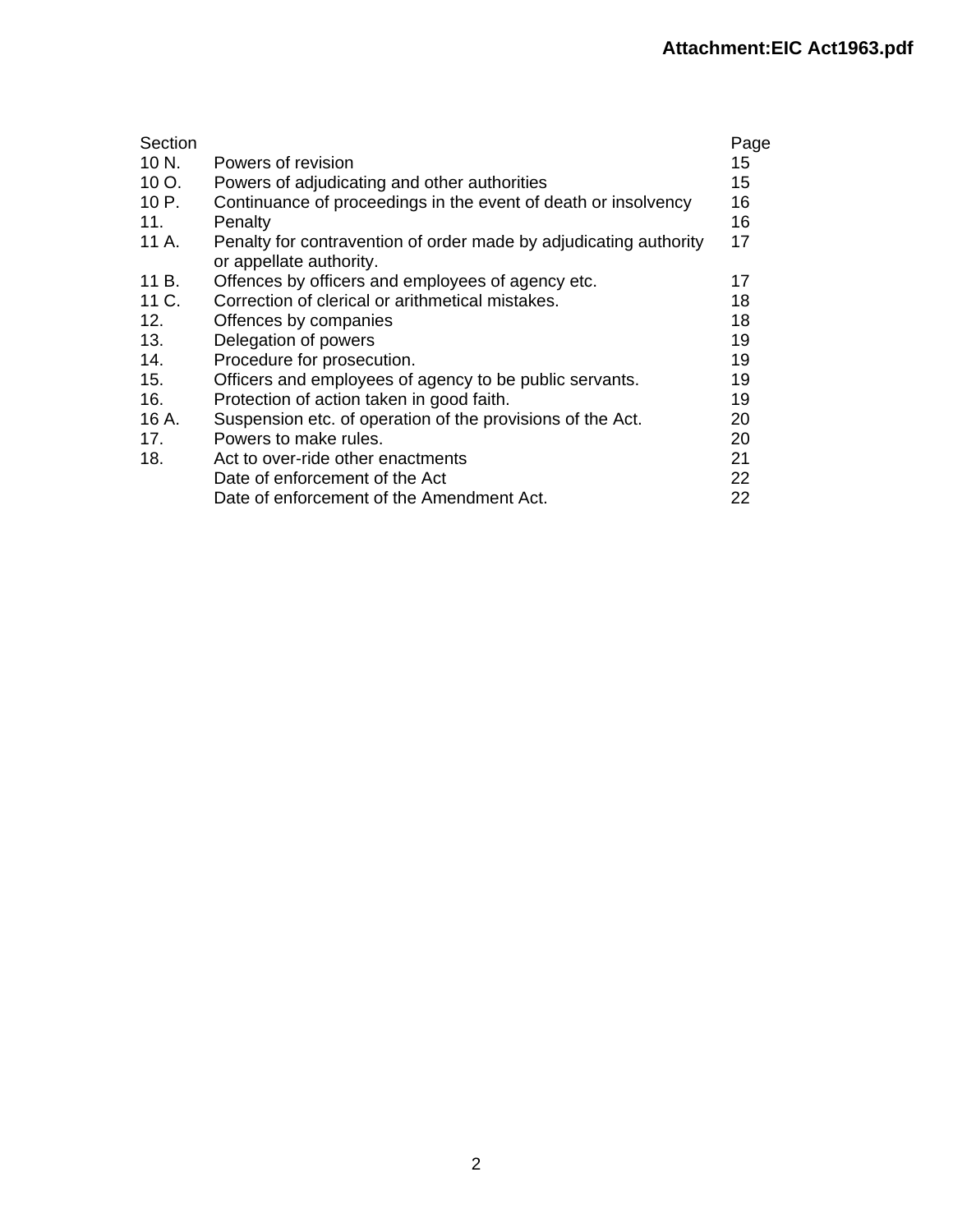#### **The Export (Quality Control and Inspection) ACT, 1963 ( No. 22 of 1963 )**

### **(24th August, 1963)**

#### *An Act to provide for the sound development of the export trade of India through quality control and inspection and for matters connected therewith.*

**Short title, extent and commencement** *BE it enacted by Parliament in the Fourteenth Year of the Republic of India as follows*:-

- **1.** (1) This Act may be called the Export (Quality Control and Inspection) Act, 1963.
	- (2) It extends to the whole of India.
	- (3) It shall come into force on such date as the Central Government may, by notification in the Official Gazette, appoint.

#### **Definitions 2. In this Act, unless the context otherwise requires** -

- (a) "adjudicating authority", means the authority specified in, or under, section 10K;
- (ab) "Appellate authority", means the Appellate authority referred to in section 10 M ]
- (ac) "Council", means the Export Inspection Council established under section 3;
- (b) "export", with its grammatical variations and cognate expressions, means taking out of India to be a place outside India;
- (c) "Inspection" in relation to a commodity, means the process of determining whether a hatch of goods in that commodity complies with the standard specifications applicable to it or any other specifications stipulated in the export contract generally by inspecting either the whole batch or a selected sample or samples which purport to represent the whole batch;
- (d) "notified commodity", means any commodity notified under clause (a) of section 6;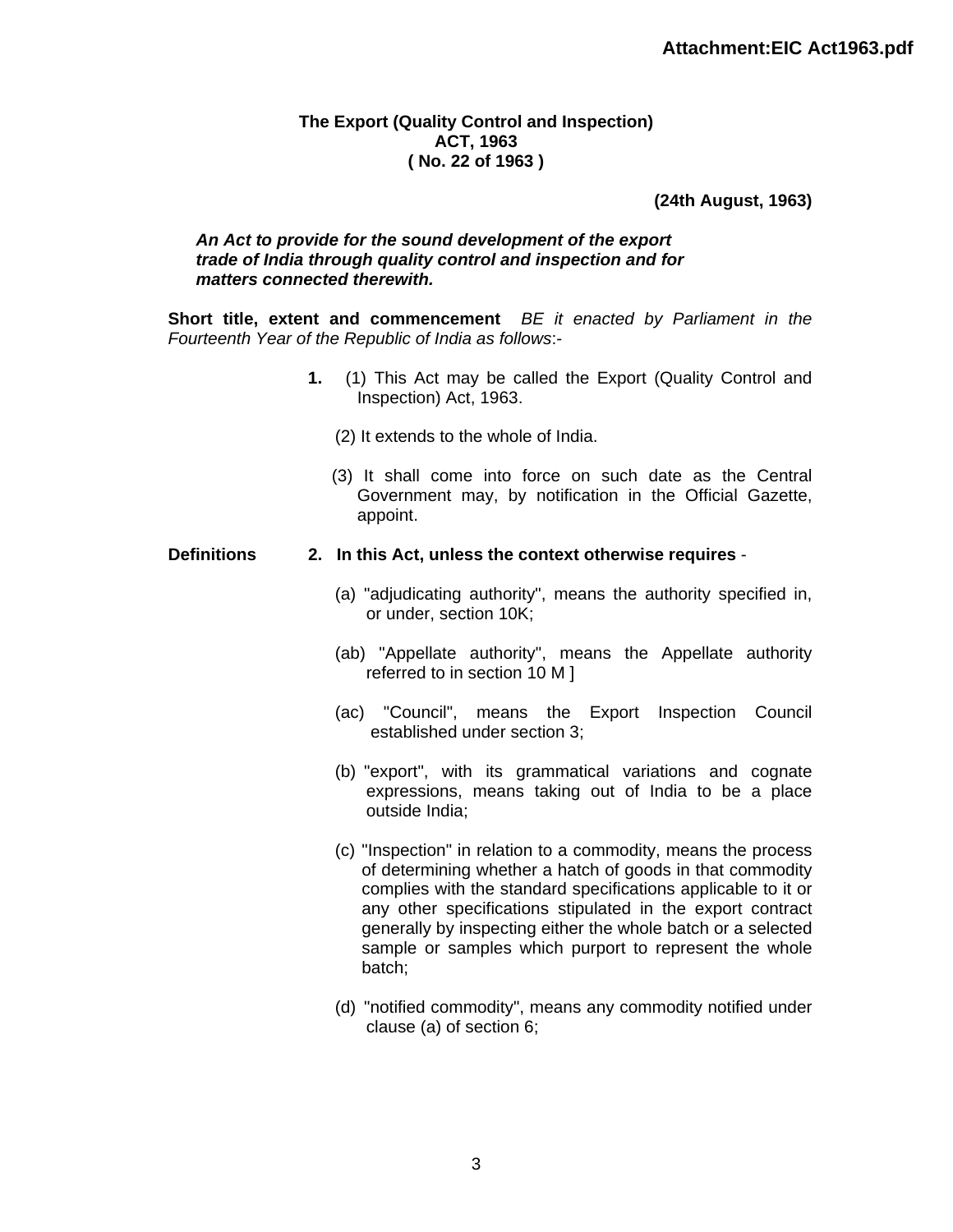- (e) "prescribed", means prescribed by rules made under this Act;
- (f) "quality control", means any activity having for its object the determination of the quality of a commodity (whether during the process of manufacture or production or subsequently) in order to ascertain whether it satisfies the standard specifications applicable to it or any other specifications stipulated in the export contract and whether it may be accepted for purposes of export.

#### **Establishment of Export Inspection Council**

**3.** (1) The Central Government may, by notification in the Official Gazette, establish with effect from such date as may be specified in the notification a Council l to be known as the Export Inspection Council which shall consist of-

- (a) Chairman to be appointed by the Central Government;
- (b) the Director of Inspection and Quality Control, ex officio, who shall be the Secretary;
- (c) the Honorary Adviser on Standardization to the Government of India and Director of Indian Standards Institution, ex officio,
- (d) the Agricultural Marketing Adviser to the Government of India ex officio;
- (e) the Director-General of Commercial Intelligence and Statistics. ex officio'
- (f) (fifteen] other members nominated by the Central Government three of whom shall be persons representing the agencies referred to in section 7.
- (2) The Council shall be a body corporate by the name aforesaid, having perpetual succession and a common seal, with power to acquire, hold and dispose of property and to contract, and shall by the said name sue and be sued.
- (3) The term of office of, and the manner of filling casual vacancies among the members of the Council referred to in clauses (a) and (f) of subsection (1) and the travelling and daily allowances payable to the members of the Council and the procedure to be followed in the discharge of its functions by the Council shall be such as may be prescribed.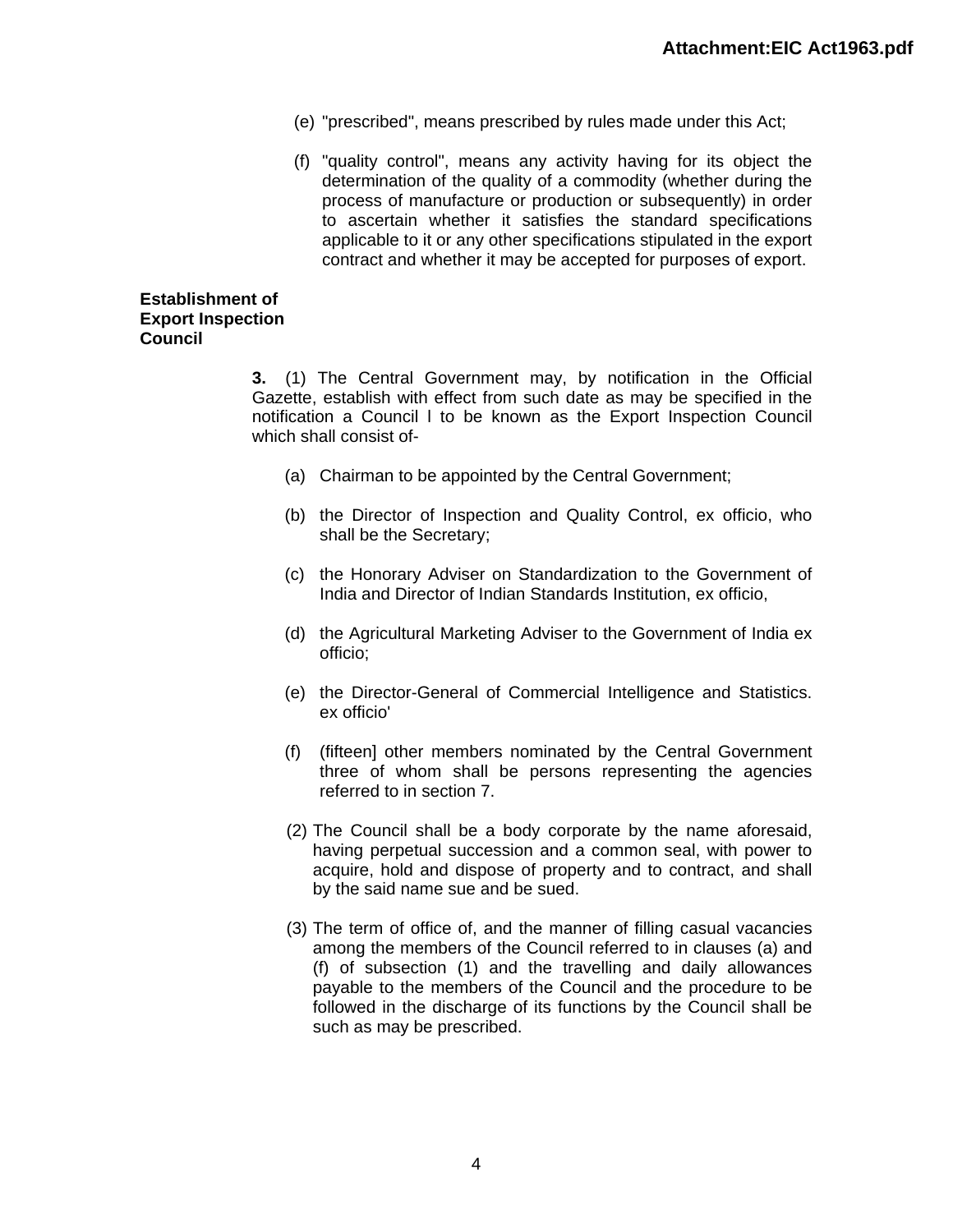- (4) No act or proceeding of the Council shall be invalidated merely by reason of any vacancy in, or any defect in the constitution of the Council.
- (5) Subject to such rules as may be made by the Central Government in this behalf, the Council may appoint such officers and other employees as it considers necessary for the purpose of discharging its functions under this Act.

# **4. Director of Inspection and Quality Control**

The Central Government shall appoint a Director of Inspection and Quality Control to exercise such powers and perform such duties under this Act as may be prescribed.

# **5. Functions of the Council**

- (1) The functions of the Council shall generally be to advise the Central Government regarding measures for the enforcement of quality control and inspection in relation to commodities intended for export and to draw up programmers therefore, to make, with the concurrence of the Central Government, grants-in-aid to the agencies established or recognised under section 7 and to perform such other functions as may be assigned to it by or under this Act.
- (2) For the purpose of performing its functions, the Council may co-opt as members such number of persons as it thinks fit who have special knowledge and practical experience in matters relating to any commodity or trade therein and any such person shall have the right to take part in the discussions of the Council but shall not have the right to vote and shall not be a member for any other purpose.
- (3) The Council may also constitute specialist committees for conducting investigations on special problems connected with its functions.
- (4) In the performance of its functions under this Act, the Council shall be bounded by such directions as the Central Government may give to it in writing from time to time.

### **6. Powers of the Central Government in regard to quality control and inspection**

If the Central Government, after consulting the Council, is of opinion that it is necessary or expedient so to do for the development of the export trade of India, it may, by order published in the Official Gazette -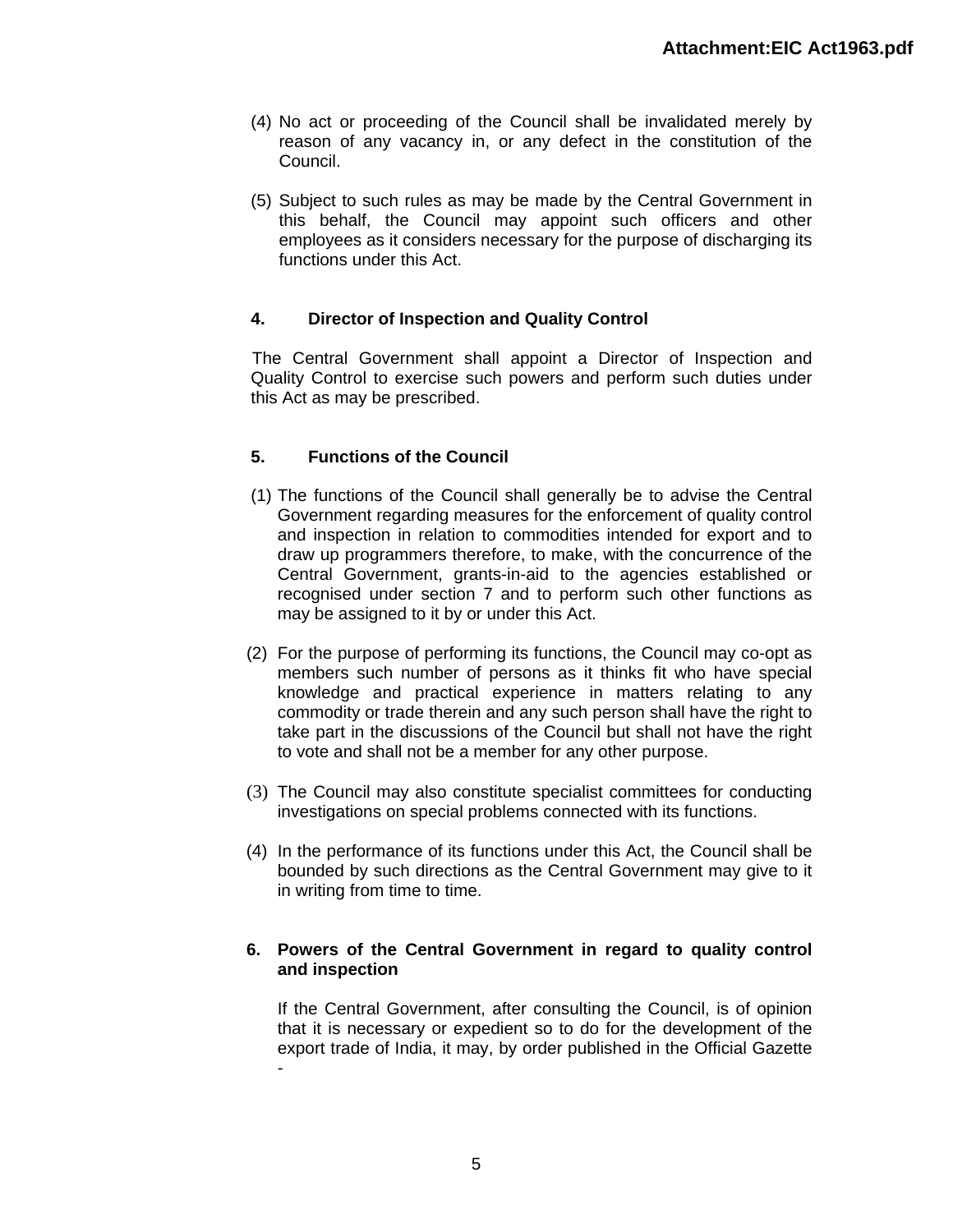- (a) Notify commodities which shall be subject to quality control or inspection or both prior to export;
- (b) Specify the type of quality control or inspection which will be applied to a notified commodity;
- (c) Establish, adopt or recognise one or more standard specifications for a notified commodity;
- (d) Prohibit the export in the course of international trade of a notified commodity unless it is accompanied by a certificate issued under section 7 that the commodity satisfies the conditions relating to quality control or inspection, or it has affixed or applied to it a mark or seal recognised by the Central Government as indicating that it conforms to the standard specifications applicable to it under clause (c).

# **7. Machinery for quality control and inspection**

- (1) The Central Government may, by notification in the Official Gazette, establish, or recognise subject to such conditions as it may deem fit, agencies for quality control or inspection or both;Provided that if the Central Government is of opinion that any recognition granted to any agency under the sub-section should, in the public interest, be withdrawn, the Central Government may, after giving a reasonable opportunity to that agency Ito make representation in the matter, withdraw by like notification, the recognition granted to it.
- (2) Any agency referred to in sub-section f1), may, on application made to it or otherwise, hold or cause to be held such examination as it thinks fit relating to quality control or inspection of notified commodities either at the time of export or earlier, in such testing houses or by such surveyors or samplers as are approved by the Central Government in this behalf and may charge such fees as may be prescribed for the purpose of such examination.
- (3) If, after the examination, the agency is of opinion that the commodity satisfies the standard specifications laid down in respect of it under section 6 or, as the case may be, any other specifications stipulated in the export contract, it may issue a certificate that the commodity satisfies the conditions relating to quality control and inspection.
- 3A) [ W Where the agency has reason to believe that a certificate issued under sub-section (3) has been obtained fraudulently or by misrepresentation, or the commodity in relation to which the certificate is issued has been changed or has deteriorated in quality, the agency may, by order, amend, suspend or cancel the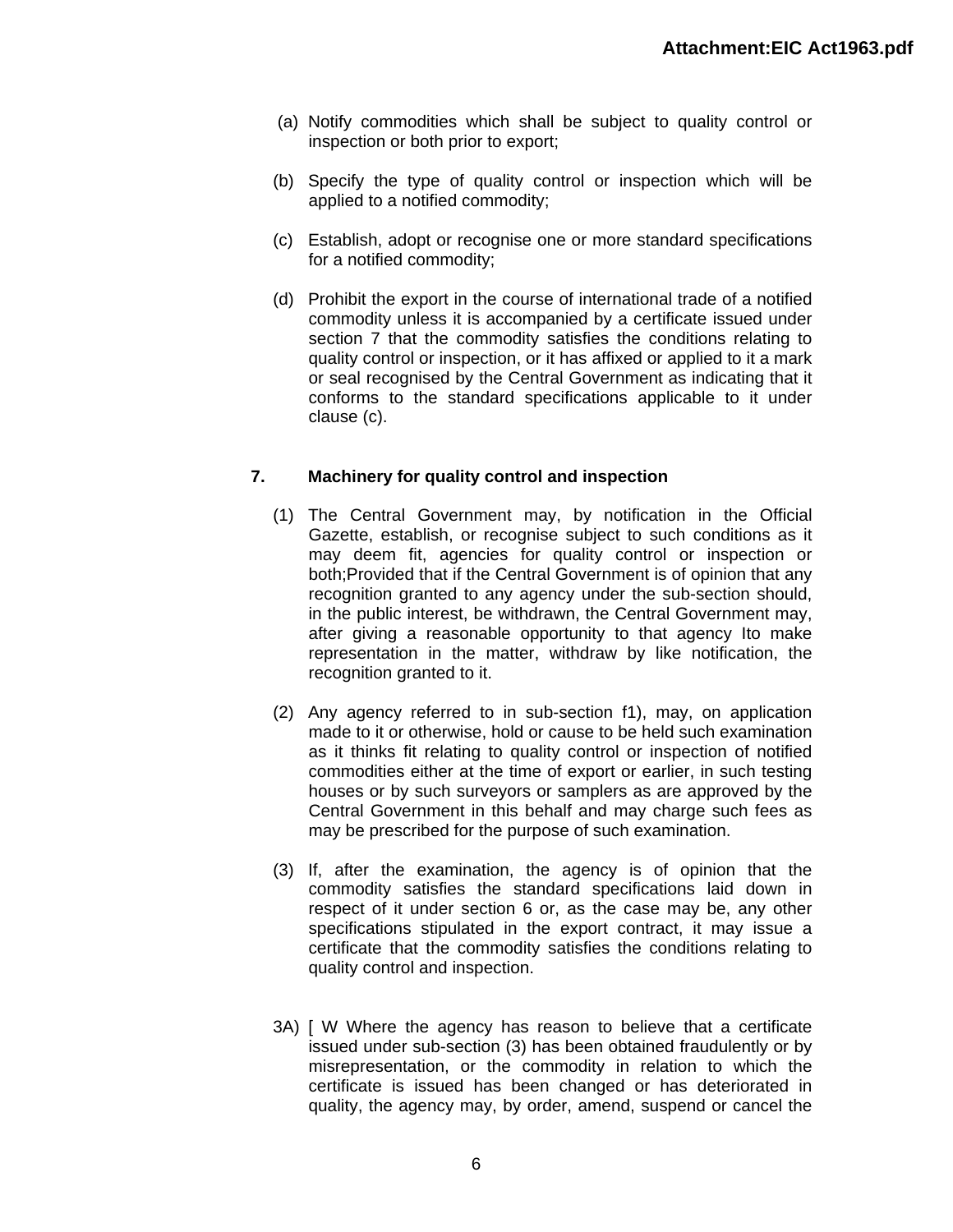certificate in such manner and subject to such procedure as may be prescribed.Provided that before amending, suspending or cancelling any such certificate the holder thereof shall be given a reasonable opportunity of being heard ]

- (4) Any person aggrieved by the refusal of any agency referred to in subsection (1) to issue a certificate 5<sup>1</sup> o? by the amendment, suspension or cancellation of a certificate under sub-section.3A may prefer an appeal within such time as may be prescribed to such authority as the Central Government may, by notification in the Official Gazette, constitute for the purpose of hearing appeals.
- (5) Subject to the provisions of sub-section (6). the decision of the agency where no appeal is filed, and the decision of the appellate authority where an appeal is filed, shall be final and shall not be questioned in any court of law.
- (6) The Central Government may, at any time, call for and examine the record of any proceeding relating to any decision of an agency or appellate authority under this section for the purpose of satisfying itself as to the legality or propriety of such decision and may pass such order thereon as it thinks fit.

### **8. Powers to recognize or establish marks to denote conformity with standard specifications**

- (1) The Central Government may, by notification in the Official Gazette, recognise or establish any mark or seal in relation to a notified commodity for the purpose of denoting that such commodity conforms to a standard specification applicable to it.
- (2) Any such mark or seal affixed or applied to a notified commodity or to any covering containing, or label attached to, such commodity being in conformity with the standard specifications applicable to it under this Act:

Provided that nothing in this sub-section shall prevent any officer or customs from examining any consignment of a notified commodity intended for export if he has reason to believe that the seal or mark is not genuine or has been affixed or applied fraudulently or if such an examination is necessary for the purpose of any other law for the time being in force.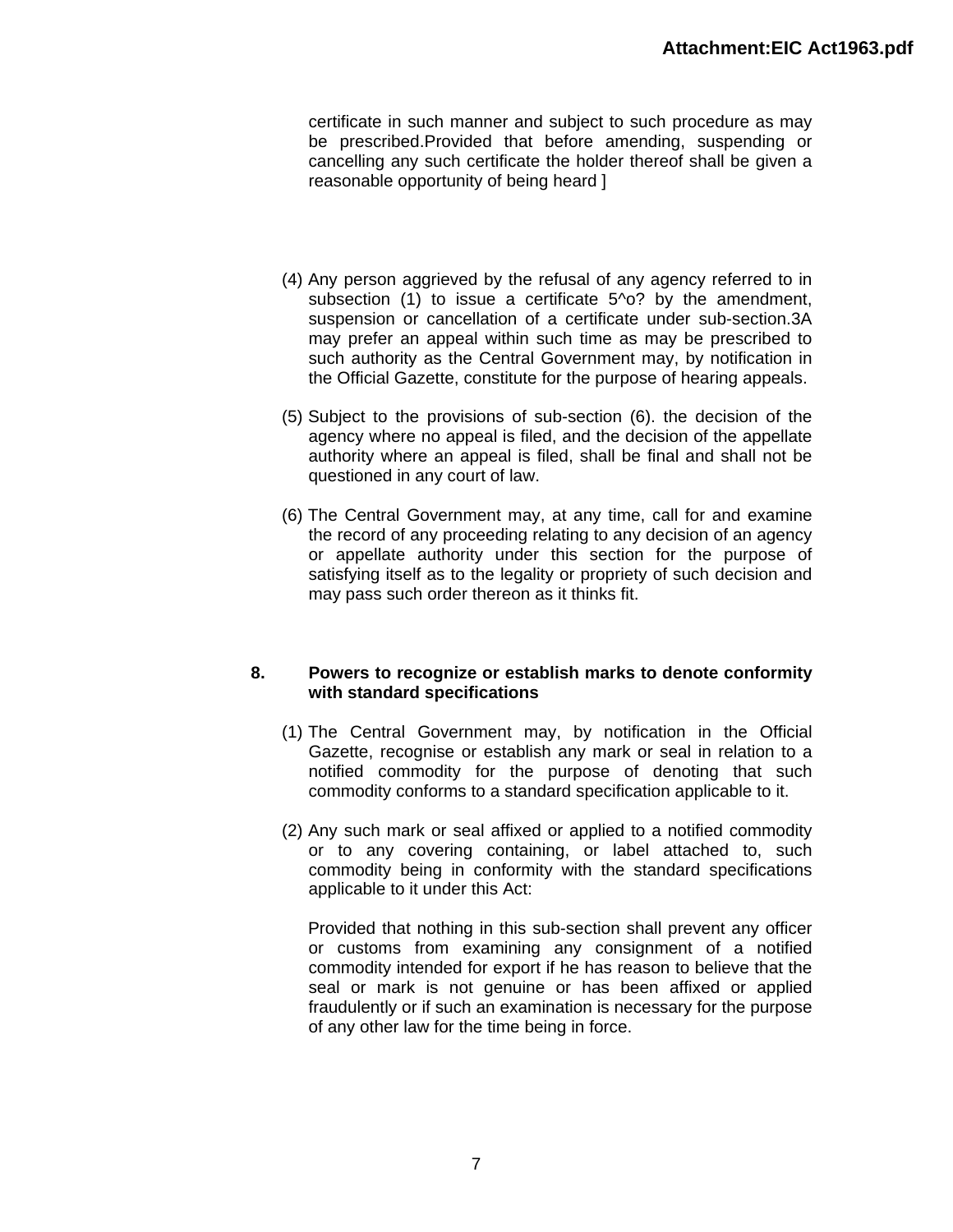# **9. Power to obtain information from exporters etc.**

The Central Government or any officer or authority authorised by it in this behalf may, by notice published in the Official Gazette, require-

- (i) persons manufacturing, dealing in or exporting notified commodities; and
- (ii) such other persons as may be prescribed, to furnish any information, return or report which the Central Government or such officer or authority may consider necessary for carrying out the purposes of this Act.

### **10. Finance, Accounts and audit**

- (1) For the purpose of enabling the Council to discharge its functions under this Act, the Central Government may, after the due appropriation made by Parliament or law in this behalf, pay to the Council such sums of money as that Government considers necessary by way of grants, loans or otherwise.
- (2) For the purpose of discharging its functions under this Act, the Council may receive grants or donations from bodies and institutions approved by the Central Government in this behalf.
- (3) The Council shall have its own fund to which shall be credited the sums of money referred to in sub-section (1) and (2) and the moneys in the fund shall be applied for-
	- (a) meeting the pay and allowances of the officers and other employees of the Council and other administrative expenses of the Council;
	- (b) carrying out the functions of the Council under this Act. 4.
- (4) The Council shall prepare, before the commencement of each financial year, a statement of programme of its activities during that year as well as a financial estimate in respect thereof.
- (5) A statement prepared under sub-section f4) shall, not later than three months before the commencement of each financial year, be submitted for approval to the Central Government.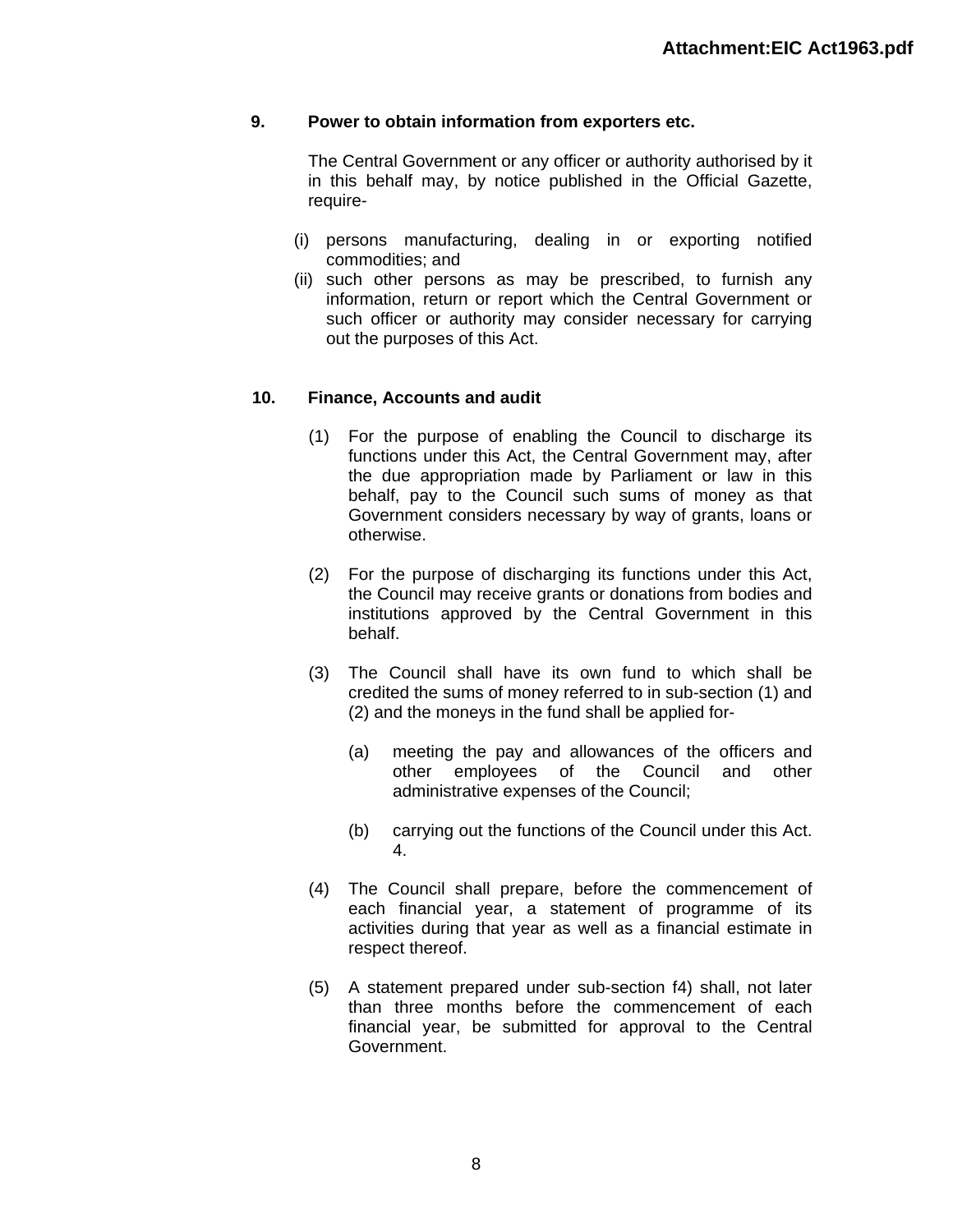- (6) The Council shall maintain such accounts and prepare the balance-sheet in such form as may, in consultation with the Comptroller and Auditor-General of India, be prescribed.
- (7) The accounts of the Council shall be audited in such manner and at such times as may, in consultation with the Comptroller and Auditor-General of India, be prescribed.

# **10.A. Power to enter and inspect**

The Director of Inspection and Quality Control or any officer of the Central Government authorised by him in writing in this behalf (hereinafter referred to as the "authorised officer") may enter at any reasonable time, any premises in which -

- (a) Any commodity which has been changed after inspection by any agency referred to in sub-section (1) of section 7; or
- (b) Any books of account or other documents or things which, in his opinion, will be useful for, or relevant to, any proceeding under this Act, are suspected to have been kept or concealed, and inspect such commodity, books of account, other documents or things and may take such notes or extracts from such books of accounts or other documents as he may think fit.

#### **10.B. Power to search**

If the authorised officer has any reason to believe that-

- (a) any commodity which has been changed after inspection by any agency referred to in sub-section (1) of section 7; or
- (b) any books of account or other documents or things which, in his Opinion, will be useful for, or relevant to, any proceeding under this Act, are secreted in any place, he may enter into and search such place or premises for such commodity, books of account, other documents or things.

#### **10.C. Power to seize commodities etc.**

(1) If the authorised officer has any reason to believe that any. Commodity is liable to confiscation under this Act, he may seize such commodity together with the package, covering or receptacle, if any, in which such commodity is found and where such commodity is found to have been mixed with any other goods or materials, he may seize such commodity together with the goods or materials with which it is so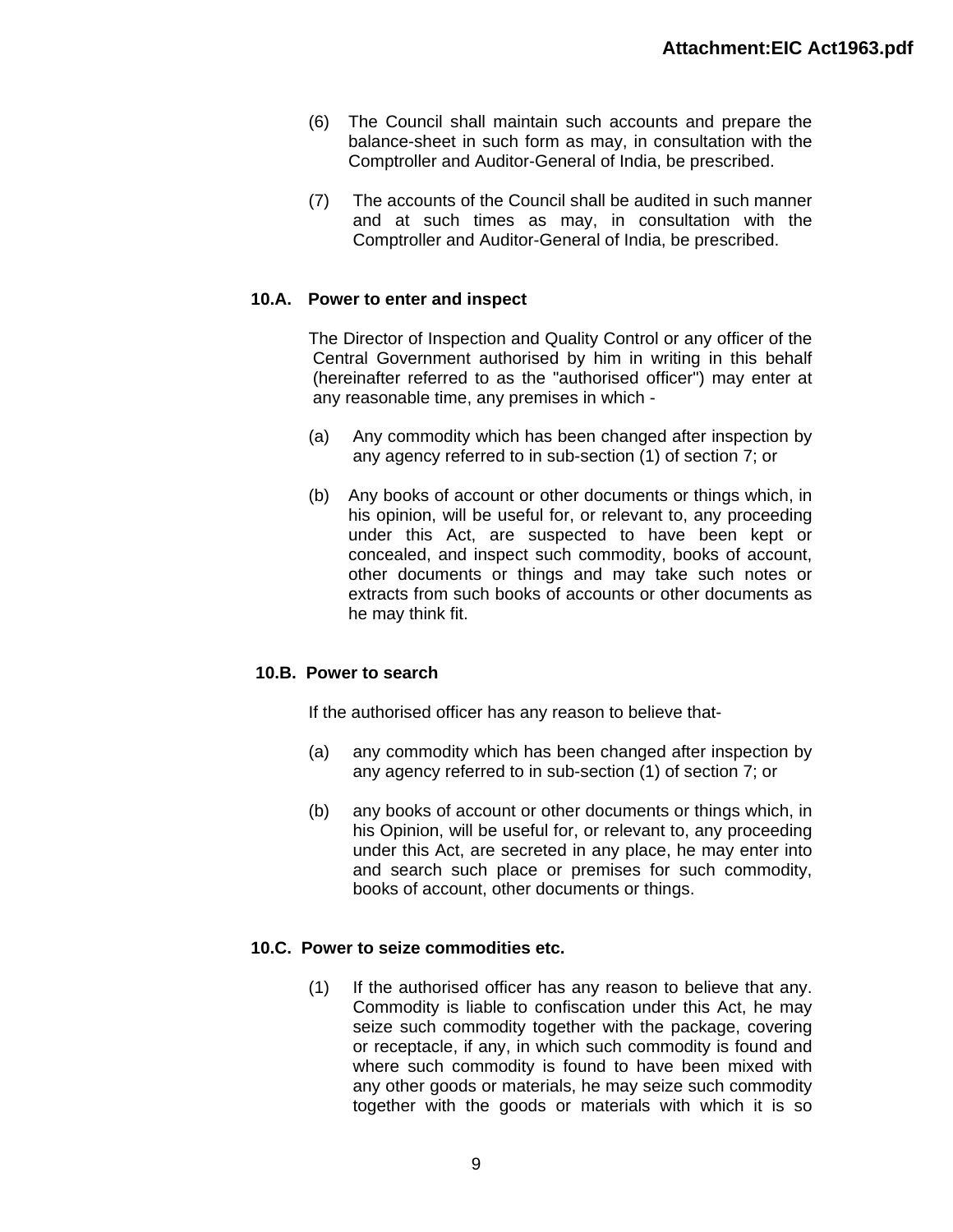mixed :Provided that where it is not practicable to seize any such commodity, the authorised officer may serve on the owner of the commodity an order that he shall not remove, part with, or otherwise deal with, the commodity except with the previous permission of such authorised officer.

- (2) Where any commodity is seized under sub-section (1) and no notice in respect thereof is given under section 10L within six months of the seizure of such commodity, it shall be returned to the person from whose possession it was seized; Provided that the aforesaid period of six months may, on sufficient cause being shown, be extended by the Director of Inspection and Quality Control by a further period not exceeding six months.
- (3) The authorised officer may seize any documents or things which, in his opinion, will be useful for, or relevant to, any proceeding under this Act.
- (4) The person from whose custody any documents are seized under subsection
- (5) shall be entitled to make copies thereof or take extracts therefrom in the presence of the authorised officer. 5. If any person legally entitled to the documents or things siezed under sub-section (3) objects, for any reason, to the retention by the authorised officer of the documents or things, he may make an application to the Central Government stating therein the reasons for such objection and requesting for the return of the documents or things. 6.

On receipt of an application under sub-section (5). the Central Government may, after giving the applicant an opportunity of being heard, pass such order as it may think fit. 7. Where any document - a. is produced or furnished by any person or has been seized from the custody or control of any person under this Act or any other law for the time being in force; or b. has been received from any place outside India (duly authenticated by such authority or person and in such manner as may be prescribed) in the course of the investigation of any offence alleged to have been committed by any person against this Act, and such document is tendered in evidence against the person by whom it is produced or from whom it was seized or against such person and any other person who is jointly tried, or proceeded against, with him, the court, or, as the case may be, the adjudicating authority shall, notwithstanding anything to the contrary contained in any other law for the time being in force,- iii. presume, unless the contrary is proved, that the signature and every other part of such document which purports to be in the handwriting of any particular person or which the court or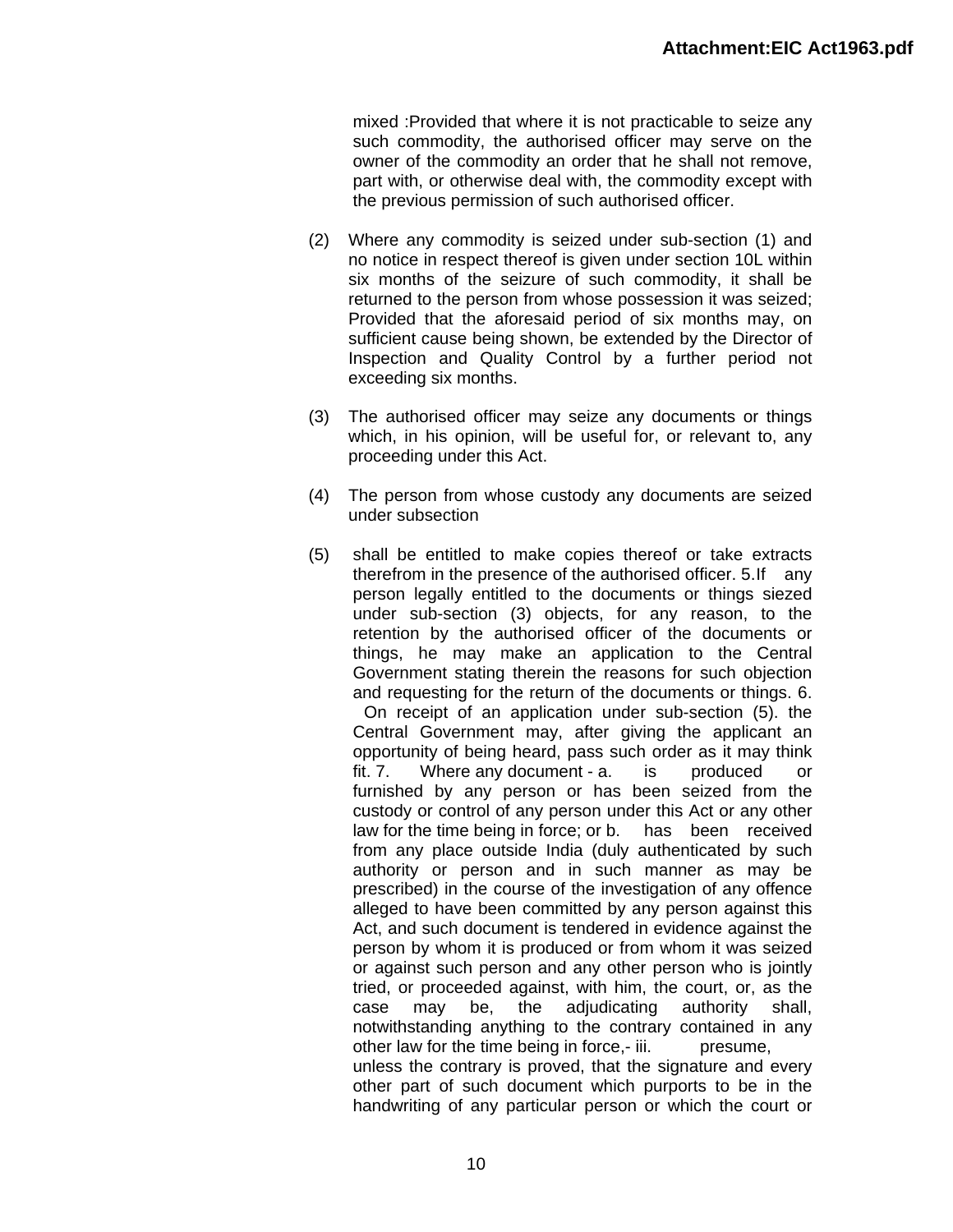the adjudicating authority may reasonably assume to have been signed by, or to be in handwriting of, any particular person, is under the person's handwriting, and, in the case of a document executed or attested, it has executed or attested by the person by whom it purports to have been so executed or attested; iv. admit the document in evidence notwithstanding that it is not duly stamped, if such document is otherwise admissible in evidence.

### **10. D. Power to stop and seize conveyances**

Any authorised officer may, if he has any reason to suspect that any conveyance or animal is being, or is about to be, used for the transportation of any commodity which is liable to confiscation under this Act and that by such transportation any provision of this Act has been, is being, or is about to be, contravened, at any time, stop such conveyance or animal or, in the case of an aircraft, compel it to land, and

- (a) rummage and search the conveyance or any part thereof,
- (b) examine and search any goods or materials in the conveyance or on the animal,
- (c) if it becomes necessary to stop any conveyance or animal, he me use all lawful means for stopping it and where such means fail, the conveyance or animal may be fired upon,

and where he is satisfied that it is necessary so to do to prevent the contravention of any provision of this Act, he may seize such conveyance or animal.

**Explanation -** Any reference in this section to a conveyance shall, unless the context otherwise requires, be construed as including -a reference to an aircraft, vehicle or vessel.

### **10. E. Search and seizure to be made in accordance with the code of Criminal Procedure 1973**

The provisions of the Code of Criminal Procedure, 1973, relating to searches and seizures shall so far as may be, apply to every search of seizur made under this Act.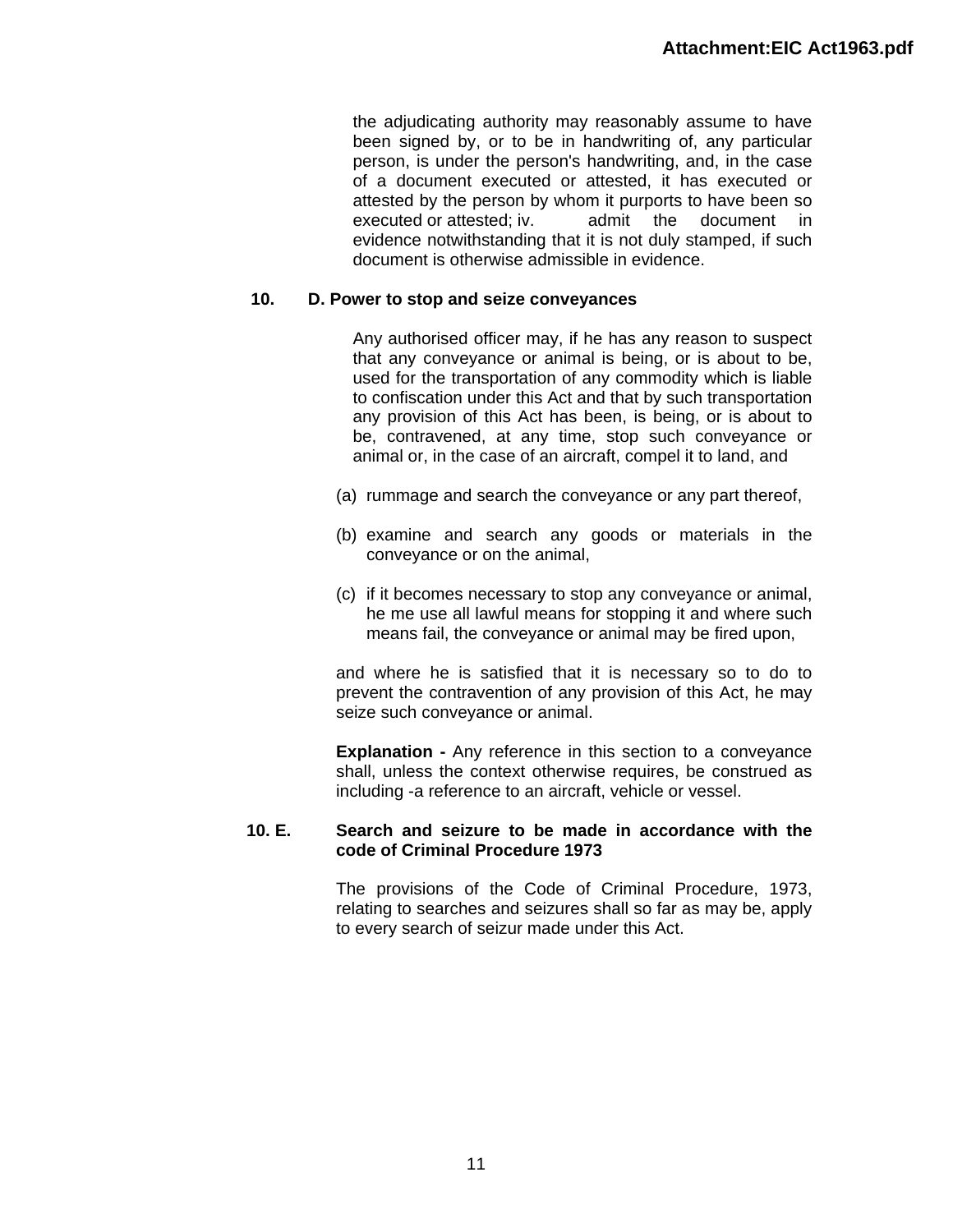# **10.F. Confiscation**

Any commodity in respect of which -

- (a) certificate has been obtained from any agency referred to in sub section (1) of section (7) fraudulently or by misrepresentation, or
- (b) any provision of this Act has been, is being, or is attempted to be contravened,

shall, together, with any package, covering or receptacle in which such commodity is found, be liable to confiscation and, where such commodity is so mixed with any other goods or materials that it cannot be readily separated, such other goods or materials shall also be liable to confiscation:

Provided that where it is established to the satisfaction of the adjudicating authority that any commodity, which is liable to confiscation under this Act, belongs to a person other than the person who has. By any ac or omission, rendered it liable to confiscation, and such act or omission was without the knowledge or connivance of the person to whom it belongs, sue! commodity shall not be ordered to be confiscated; but such other action as is authorised by this Act may be taken against the person who has, by such ac or omission, rendered such commodity liable to confiscation.

# **10.G. Confiscation of conveyance**

Any conveyance or animal which has been, is being, or is attempted to be, used for the transport of any commodity which is liable toconfiscation under this Act, shall be liable to confiscation unless the owner of the conveyance or animal proves that it was, is being, or is about to be, so used without the knowledge or connivance of the owner himself, his agent, if any, and the person in charge of the conveyance or animal and that each of them had taken all reasonable precautions against such use;

Provided that in the case of a conveyance or animal used for the transport of goods or passengers for hire the owner of the conveyance or animal shall be given an option to pay, in lieu of confiscation of the conveyance or animal, a fine not exceeding the value of the commodity which has been, is being, or is attempted to be, transported by such conveyance or animal.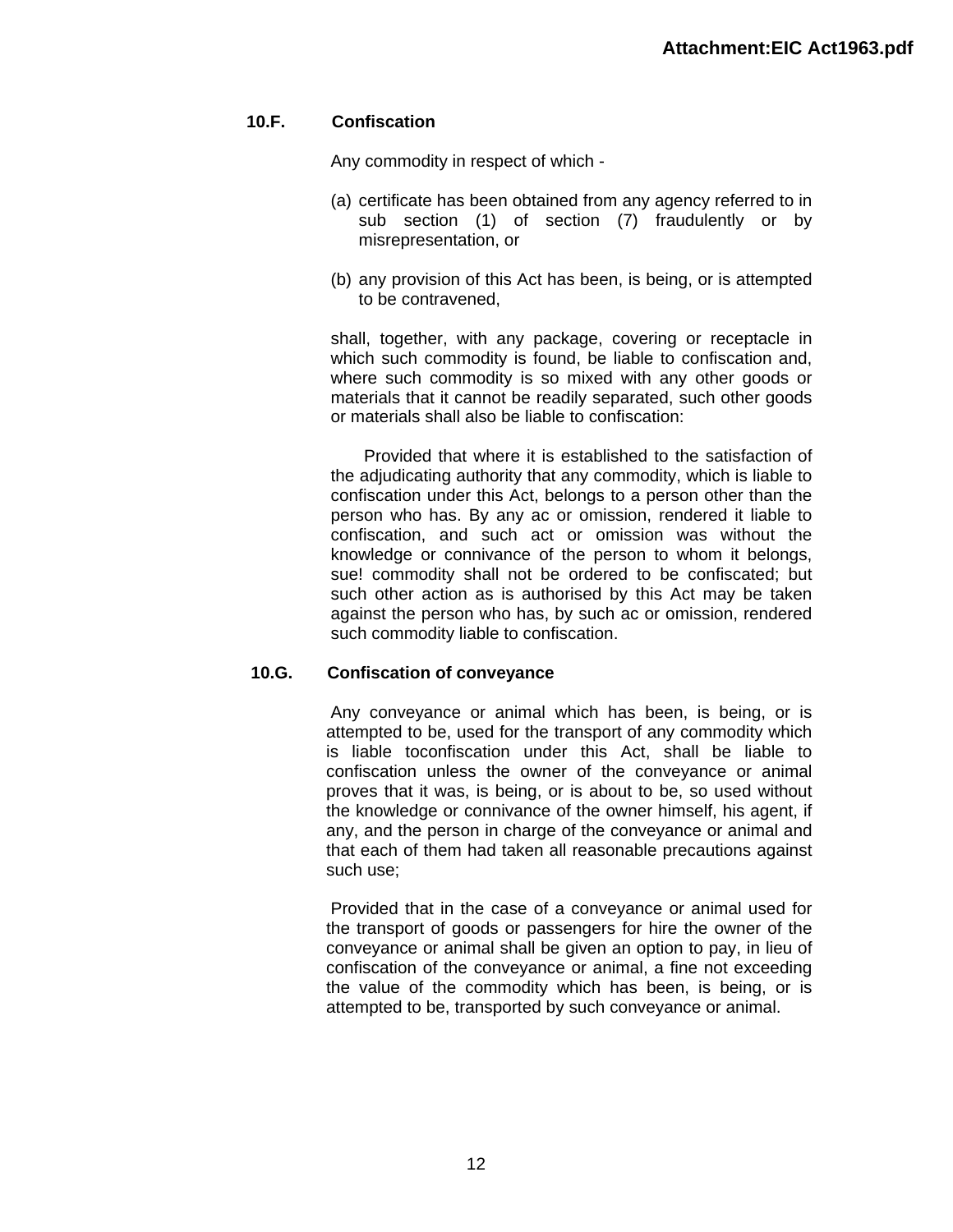# **10. H. Option to pay fine in lieu of confiscation**

Whenever confiscation of any commodity is authorised by this Act, the officer adjudging it shall, without prejudice to the provisions of the proviso to section 10G, give to the owner of the commodity an option to pay in lieu of confiscation such fine not exceeding the value of the commodity.

# **10. I. Liability to penalty .**

Any person, -

- (a) who, in relation of any commodity, does or omits to do any act which act or omission would render such commodity liable to confiscation under this Act, or abets the doing or omission of such an act; or
- (b) who acquires possession of or is in any way concerned in carrying, removing, depositing, keeping, concealing, selling or purchasing, or in any manner dealing with, any commodity which he knows or has reason to believe is liable to confiscation under this Act,

shall be liable to a penalty not exceeding five times the value of the commodity or five thousand rupees, whichever is more, whether or not such commodity has been confiscated or is available for confiscation.

#### **10.J. Confiscation or penalty not to interfere with other punishments**

No confiscation made or penalty imposed under the foregoing provisions of this Act shall prevent the infliction of any other punishment to which the person affected thereby is liable under the provisions of this Act or under any under law for the' time being in force.

#### **10.K. Adjudication**

Any confiscation may be adjudged or penalty may be imposed under this Act by the Director of Inspection and Quality Control, or where he so directs, by a general or special order, by any officer subordinate to him.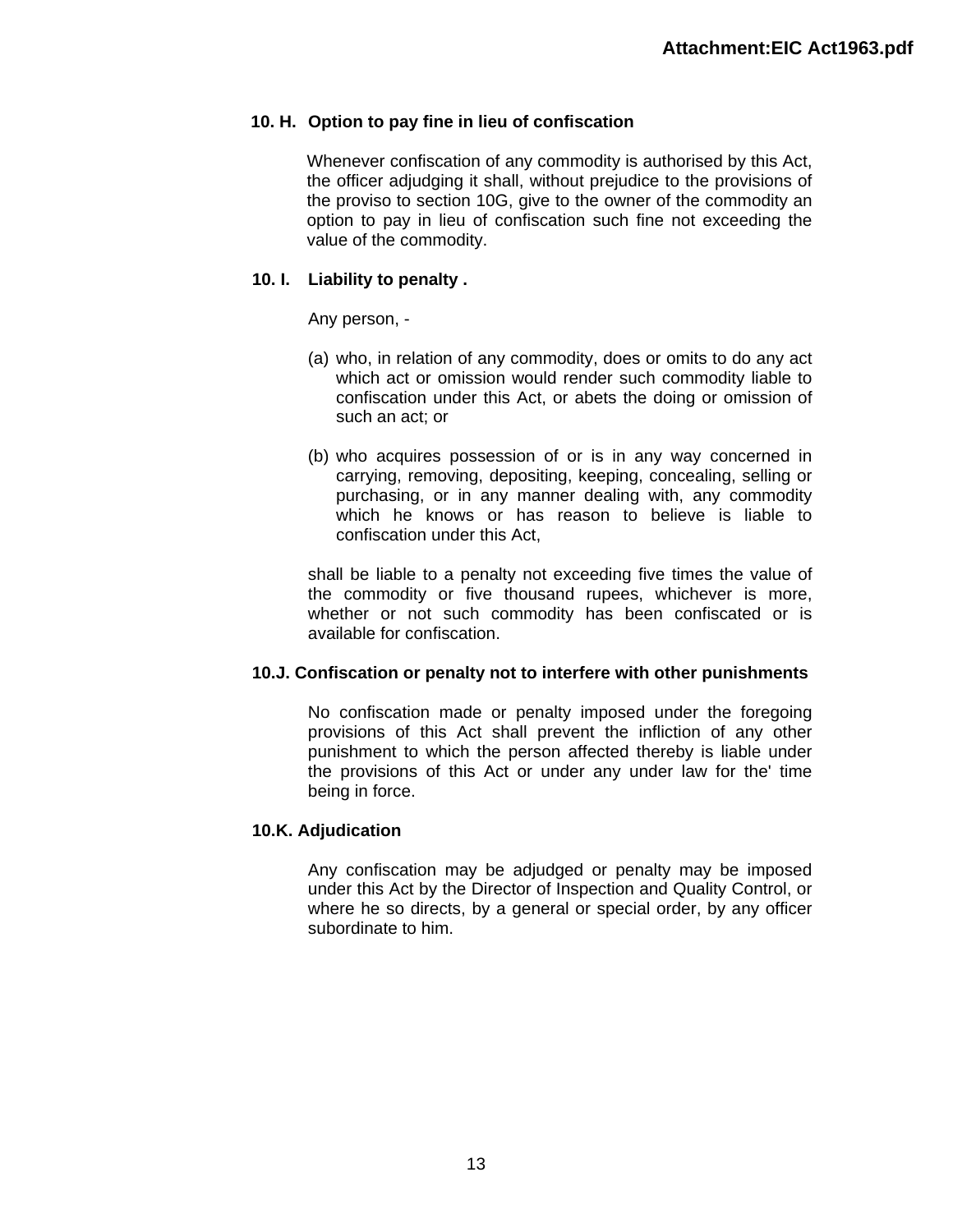#### **10.L. Giving of opportunity to the owner of goods etc.**

No order of adjudication of confiscation or imposing a penalty shall be made unless the owner of the commodity, conveyance or animal or other person concerned, is given a notice in writing -

- (a) informing him of the grounds on which it is proposed to confiscate such commodity, conveyance or animal or to impose a penalty;
- (b) b. giving him reasonable opportunity of making a representation in writing within such reasonable time as may be specified in the notice against the confiscation or imposition of penalty mentioned therein, and, if he so desires, of being heard in the matter.
- **10.M. Appeal (1)** Any person aggrieved by any decision or order made under this Act may prefer an appeal, -
	- (a) where the decision or order has been made by the Director of Inspection and Quality Control, to the Central Government;
	- (b) where the decision or order has been made by any officer subordinate to the Director of Inspection and Quality Control, to the Director of Inspection and Quality Control,

within a period of forty-five days from the date on which the decision or order is served on such person;

Provided that the Appellate authority may, if it is satisfied that the appellant was prevented by sufficient cause from preferring the appeal within the aforesaid period of forty-five days, allow such appeal to be preferred! within a further period of fortyfive days:

Provided further that in the case of an appeal against an order imposing a| penalty, no such appeal shall be entertained unless the amount of the penalty| has been deposited by the appellant;

Provided also that where the Appellate authority is of the opinion that the deposit to be made will cause undue hardship to the appellant, it may, at it discretion, dispense with such deposit either unconditionally or subject to such conditions as it may impose.

**2.** The Appellate authority may, after giving to the appellant reasonable opportunity of being heard, if he so desires, and after making such further! inquiries, if any, as it may consider necessary, pass such orders as it think fit, confirming, modifying or reversing the decision or order appealed against, or may send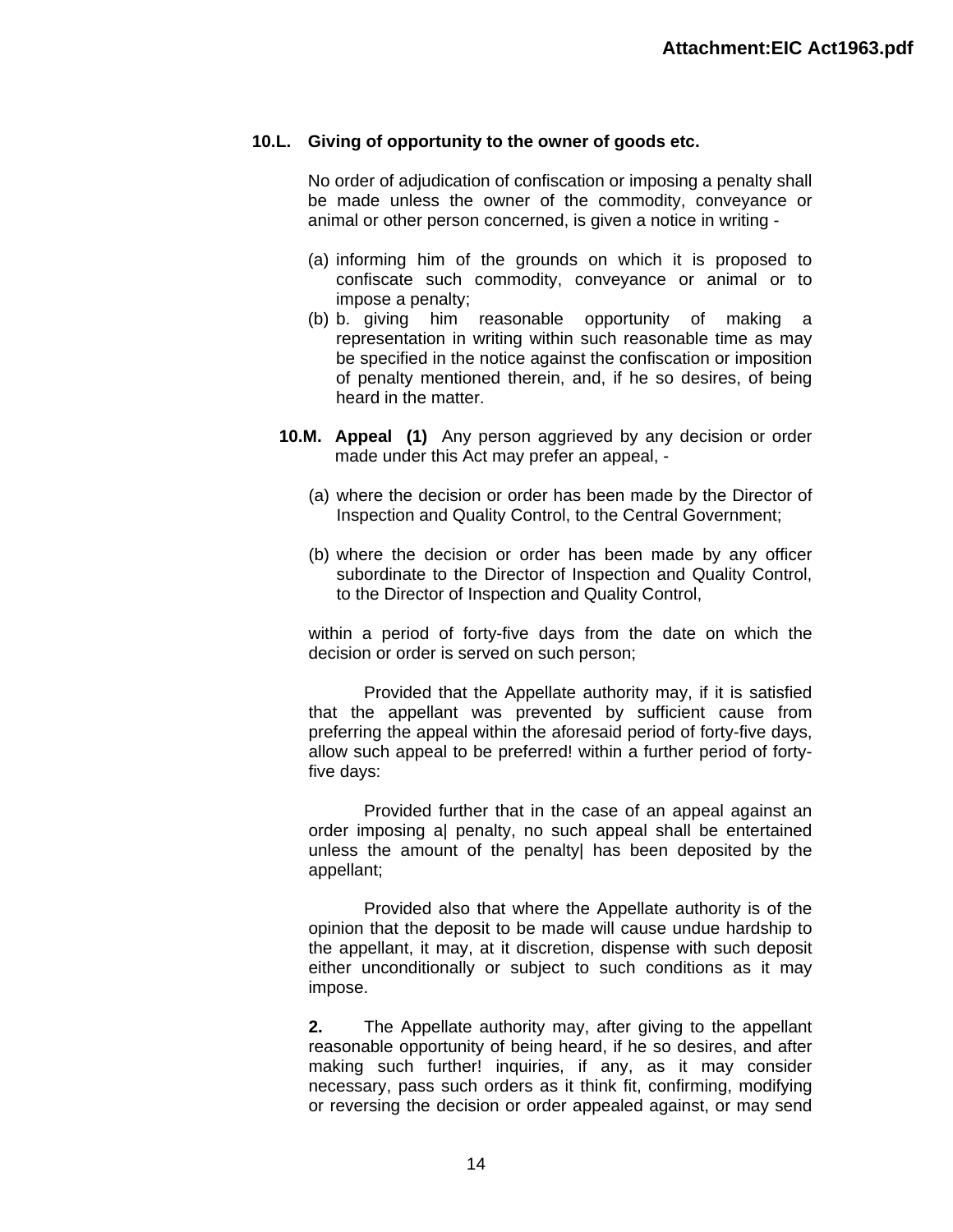back the case, with such directions as it may think fit, for a fresh adjudication or decision, as the case may be after taking additional evidence, if necessary :

Provided that an order enhancing or imposing a penalty or confiscating commodity of a greater value shall not be made under this section unless the appellant has had an opportunity of making a representation and, if he so desires, of being heard, in his defence.

### **10.N. Powers of revision**

The Central Government may, on its own motion or otherwise, call for and examine the records of any proceeding in which an order of adjudication of confiscation or imposing any penalty has been made by an officer under this Act and against which no appeal has been preferred, for the purpose of satisfying itself as to the correctness, legality or propriety of such order or decision and pass such orders thereon as it may think fit:

Provided that no decision or order shall be varied under this section so as to prejudicially affect any person unless such person –

- (a) has, within a period of two years from the date of such decision or order, received a notice to show cause why such decision or order shall not be varied, and
- (b) has been given a reasonable opportunity of making a representation and, if he so desires, of being heard in his defense.

# **10.O. Powers of adjudicating and other authorities**

(1) Every authority making any adjudication or hearing any appeal or exercising any powers of revision under this Act shall have all the powers of a civil court under the Code of Civil Procedure, 1908, while trying a suit, in respect of the following matters, namely: -

- (a) summoning and enforcing the attendance of witnesses;
- (b) requiring the discovery and production of any document;
- (c) requisitioning any public record or copy thereof from any court or office;
- (d) receiving evidence on affidavits; and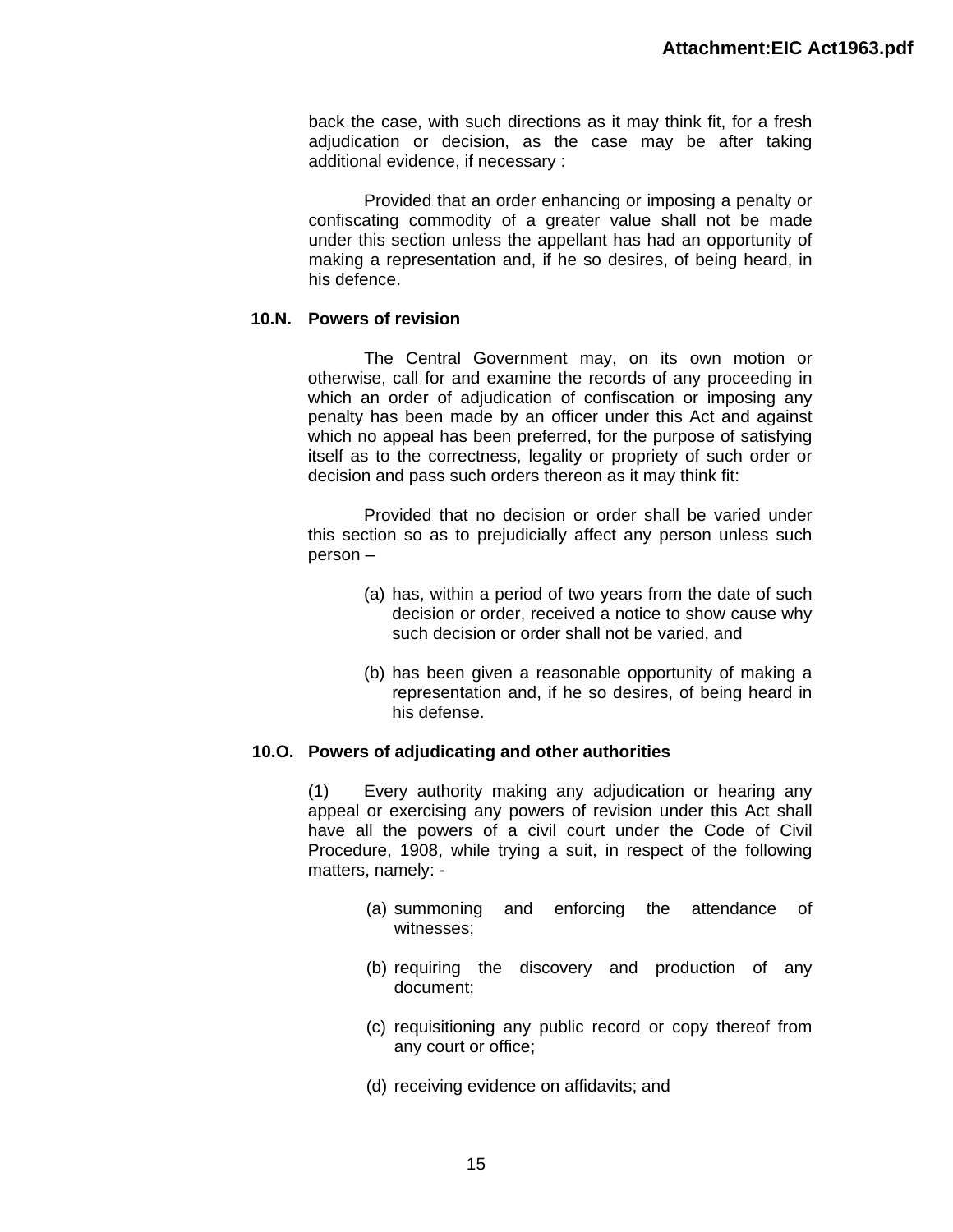(e) issuing commissions for the examination of witnesses or documents.

2. Every authority making any adjudication or hearing any appeal or exercising any powers of revision under this Act shall be deemed to be a Civil Court for the purposes of sections 345 and 346 of the Code of Criminal Procedure, 1973.

3. Every authority making any adjudication or hearing any appeal or exercising any powers of revision under this Act shall have the power to make such orders of an interim nature as it may think fit and may also, for sufficient cause, order the stay of operation of any decision or order.

# **10.P. Continuance of proceedings in the event of death or insolvency.**

(1) Where a penalty has been imposed by the adjudicating authority and –

- (a) no appeal against the order imposing such penalty has been preferred to the Appellate authority and the person entitled to file such appeal dies or is adjudicated an insolvent before the expiry of the period within which the appeal can be preferred; or
- (b) an appeal has been preferred to the Appellate authority against the order imposing such penalty but the appellant dies or is adjudicated an insolvent during the pendency of the appeal,

then, it shall be lawful for the legal representatives, of such person or the Official Assignee or the Official Receiver, as the case may be, to prefer an appeal to the Appellate authority or, as the case may be, to continue the appeal before the Appellate authority, in place of such person and the provisions of section 10? shall, so far as may be, apply or continue to apply to such appeal.

(2) The powers of the Official Assignee or the Official Receiver under subsection (1) shall be exercised by him subject to the provisions of the Presidency-towns Insolvency Act, 1909, or the Provincial Insolvency Act, 1920, as the case may be.

# **11. Penalty**

(1) If any person contravenes any order under clause (d) of section 6, or fraudulently obtains a certificate under section 7, or fraudulently affixes or applies any such mark or seal as is referred to in sub-section (1) of section 8, he shall, on conviction, be punishable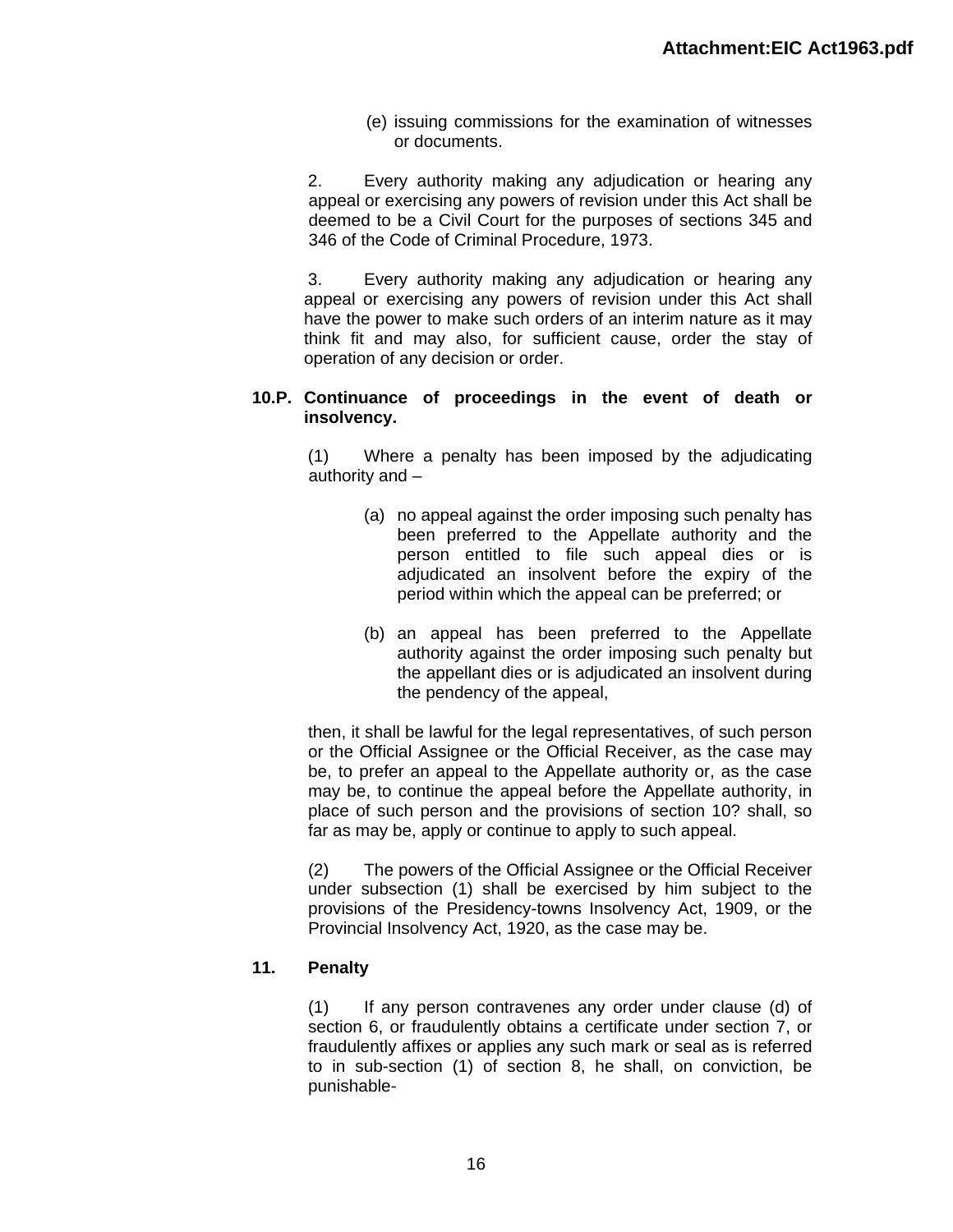(i) for the first offence, with imprisonment for a term which may extend to two years or with fine which may extend to five thousand rupees or with both;

(ii) for the second or subsequent offence, with imprisonment for a term which may extend to (three years 7 and also within which may extend to five thousand rupees and in the absence of special and adequate reasons to be mentioned in the judgment of the court, such imprisonment shall not be less than three months.

(2) Any person who attempts to commit or abets the commission of an offence punishable under sub-section (1) shall be deemed to have committed such offence.

(3) If any person contravenes or attempts to contravene or abets the contravention of any other provision of this Act or any rules or orders made there-under, he shall be punishable with fine which may extend to one thousand rupees.

### **11. A. Penalty for contravention of order made by adjudicating authority or appellate authority.**

If any person fails to pay the penalty imposed by the adjudicating or the Appellate authority or fails to comply with any direction or order made, or deemed to have been made, under this Act, he shall, on conviction, be punishable with imprisonment for a term which may extend to two years or with fine or with both.

# **11. B. Offences by officers and employees of agency etc.**

(1) If any officer or employee of the Council or of any agency referred to in sub-section (1) of section 7, or any surveyor, sampler or employee of any testing house, referred to in subsection (2) of that section enters into, or acquiesces in, any agreement to do, obstains from doing, permits, conceals or connives at, any act or thing where-by any provision of this Act is or may be contravened, he shall, on conviction, be punishable with imprisonment for a term which may extend to two years, or with fine which may extend to five thousand rupees, or with both.

(2) If any officer searches or authorises any other officer of the Central Government to search any place without having reason to believe that any commodity, books of account or documents or things of the nature referred toin section 10B are secreted in that place, he shall, on conviction, be punishable with imprisonment for a term which may extend to six months, or with fine which may extend to one thousand rupees, or with both.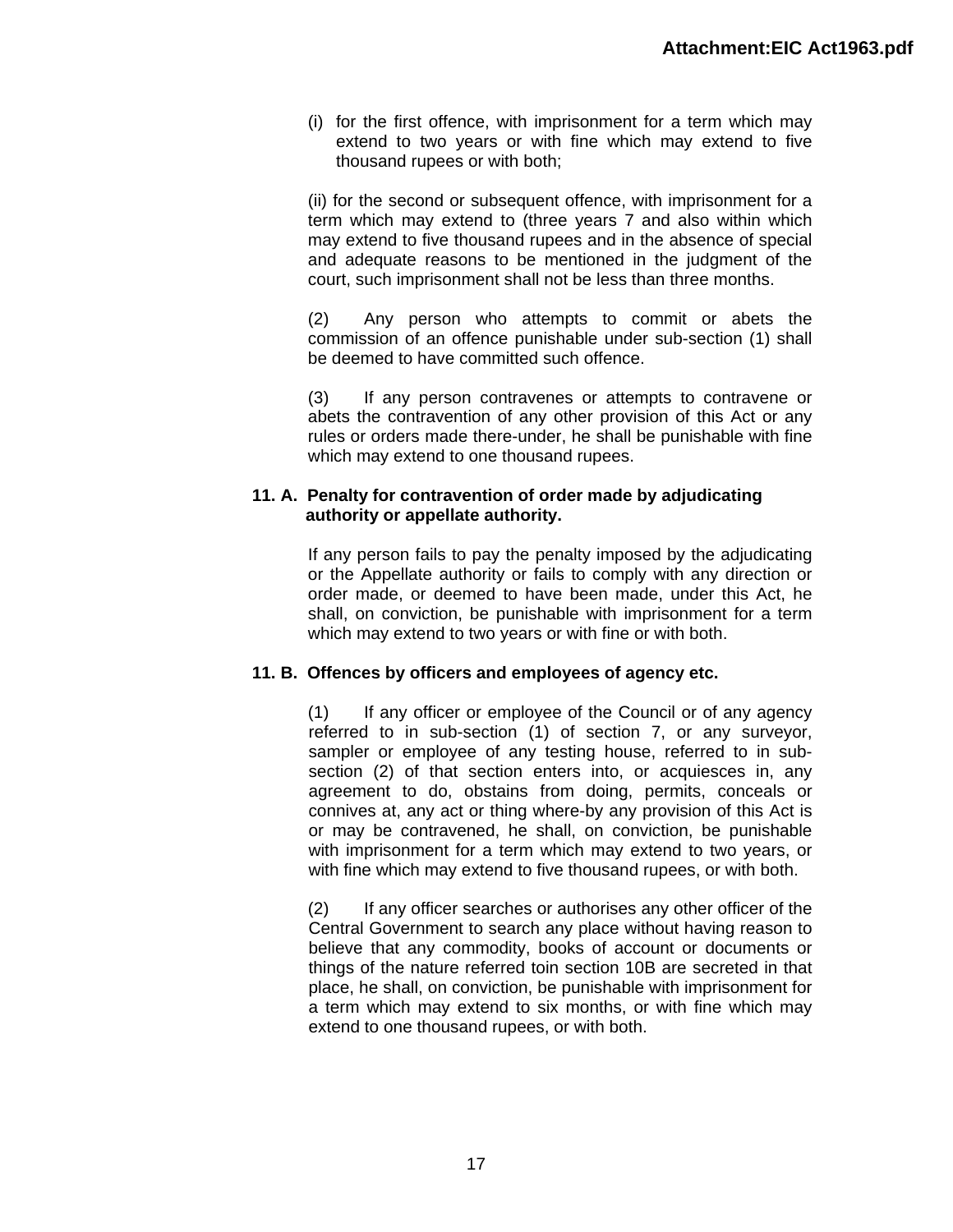(3) If any officer or employee of the Council or of any agency referred to in sub-section (1) of section 7, or any surveyor, sampler or employee of an/testing house, referred to in subsection (2) of that section, except in the discharge in good faith of his duty as such officer or employee or in compliance with any requisition made under any law for the time being in force, discloses any particulars learnt by him in his official capacity in respect of any commodity, he shall, on conviction, be punishable with imprisonment for a term which may extend to six months, or with fine which may extend to one thousand rupees, or with both.

# **11.C. Correction of clerical or arithmetical mistakes**

Clerical or arithmetical mistakes in any decision or order, or errors, arising therein from any accidental slip or omission may, at any time, be corrected by the authority by which the decision or order was made either on its own motion or on the application of the aggrieved person:

Provided that where any correction proposed to be made under this section will have the effect of prejudicially affecting any person, no such correction shall be made except after giving to that person a reasonable opportunity of making a representation in the matter and no such correction shall be made after the expiry of a period of two years from the date on which such decision or order was made

# **12. Offences by companies**

(1) Where an offence under this Act has been committed by a company, every person who, at the time the offence was committed, was in charge of, and was responsible to, the company for the conduct of the business of the company, as well as the company, shall be deemed to be guilty of the offence and shall be liable to be proceeded against and punished accordingly.

Provided that nothing contained in this sub-section shall render and such person liable to any punishment, if he proves that the offence was committed without his knowledge or that he exercised all due diligence to prevent the commission of such offence.

(2) Notwithstanding anything contained in sub-section (1), where an offence under this Act has been committed by a company and it is proved that the offence has been committed with the consent or connivance of or is attributable to any negligence on the part of, any director, manager, secretary or other officer of the company, such directors, manager, secretary or other officer shall also be deemed to be guilty of that offence and shall be liable to be proceeded against and punished accordingly.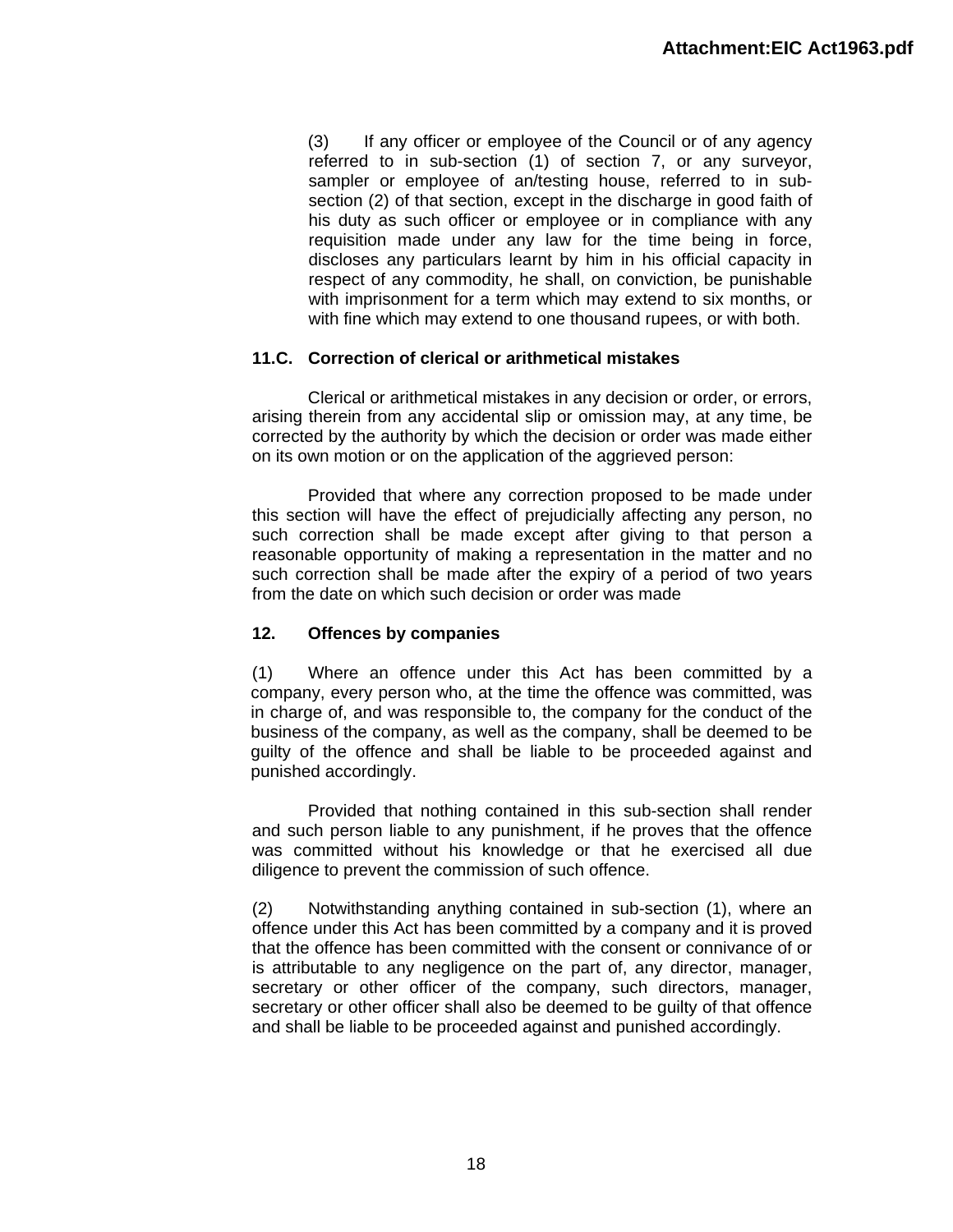Explanation - For the purposes of this section –

- (a) "company" means a body corporate and includes a firm or other association of individuals; and
- (b) "director" in relation to a firm means a partner in the firm.

# **13. Delegation of powers**

The Central Government may, by notification in the Official Gazette, direct that any power exercisable by it under this Act shall, in relation to such matters subject to such conditions, if any, as may, be specified in the direction, be exercisable also by-

(a) the Council;

(b) such officer or authority subordinate to the Central Government, such State Governments or such officer or authority subordinate to a State Government as may be specified in the direction.

# **14. Procedure for prosecution**

No prosecution for an offence punishable under this Act shall be instituted except by or with the consent of an officer authorised by the Central Government by general or special order in this behalf.

# **15. Officers and employees of agency to be public servants**

All officers and employees of the Council or any agency established or recognised under sub-section (1) of section 7 and all surveyors, samplers and employees of testing houses, referred to in subsection (2) of that section shall, while acting or purporting to act in pursuance of the provisions of this Act or any rule or order made thereunder, be deemed to be public servants within the meaning of section 21 of the Indian Penal Code.

# **16. Protection of action taken in good faith**

(1) No suit, prosecution or other legal proceeding shall lie against the Council or any officer or employee of the Government or the Council or any agency referred to in sub-section (1) of section 7 for anything which is in good faith done or intended to be done in pursuance of this Act or any rule or order made thereunder.

(2) No suit or other legal proceeding shall lie against the Government for any damage caused or likely to be caused by anything which is in good faith done or intended to be done in pursuance of this Act or any rule or order made thereunder.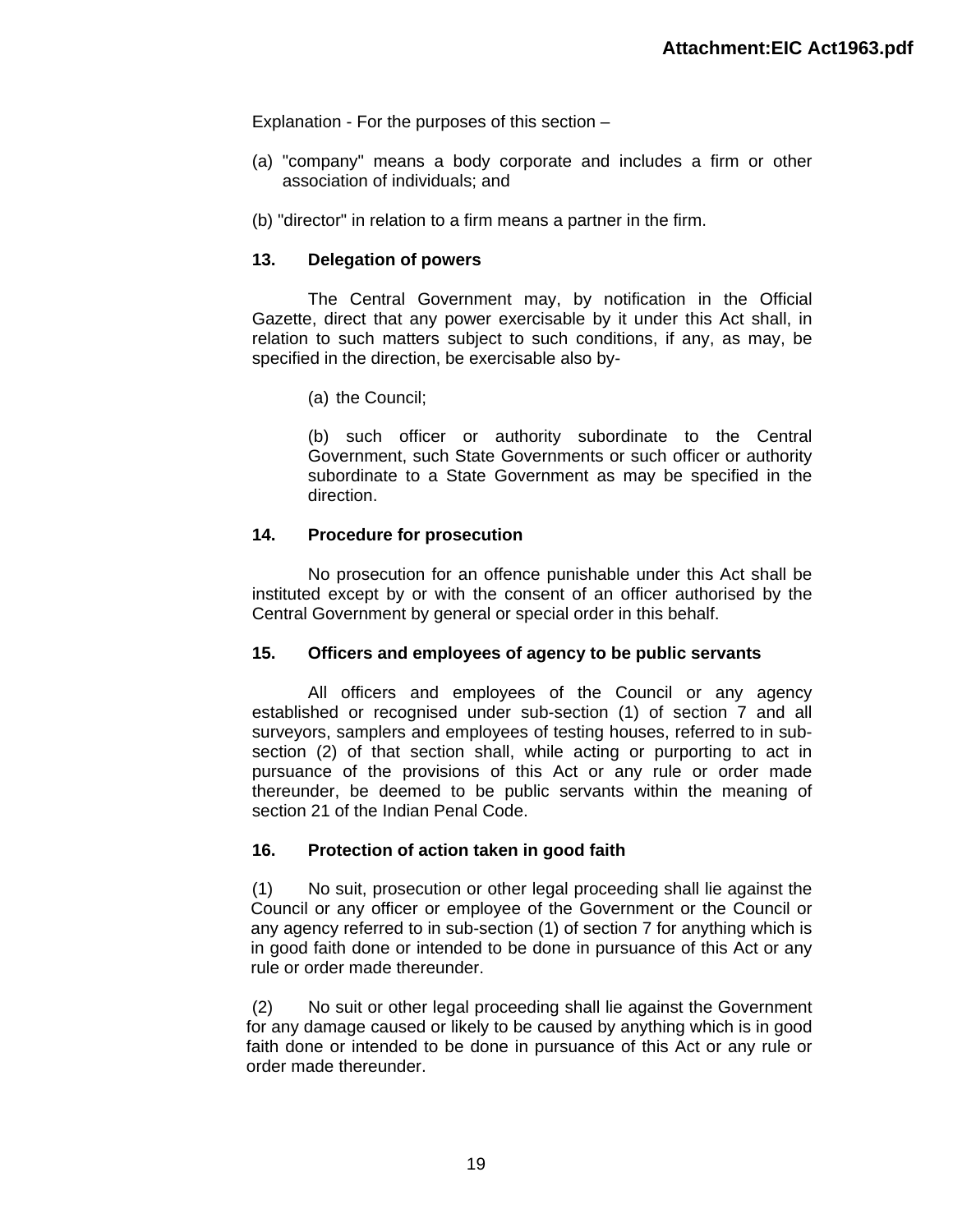# **16.A. Suspension etc. of operation of the provisions of the Act**

(1) If the Central Government is satisfied that circumstances exist which render it necessary or expedient so to do in the public interest, it may, by notification in the Official Gazette, suspend or relax to a specified extent, the operation of all or any of the provisions of this Act in respect of such notified commodity or commodities generally or in respect of any area and for such notified commodity or commodities generally or in respect of any area and for such period as may be specified in the notification.

(2) Where the operation of any provision of this Act has, under subsection (1), been suspended or relaxed, such suspension or relaxation may, at any time be removed by the Central Government by a like notification.

(3) Every notification issued under this section shall be laid as soon as may be after it is issued before each House of Parliament, while it is in session, for a total period of thirty days which may be comprised in one session or in two or more successive sessions, and if, before the expiry of the session immediately following the session or the successive sessions aforesaid, both Houses agree in making any modification in the notification or both Houses agree that the notification should not be issued, the notification shall thereafter have effect only in such modified form or be of no effect, as the case may be; so, however, that any such modification or annulment shall be without prejudice to the validity of anything previously done under that notification.

# **17. Powers to make rules**

(1) The Central Government may, by notification in the Official Gazette, make rule to carry out the purposes of this Act.

(2) In particular and without prejudice to the generality of the foregoing power, such rules may provide for-

(a) the traveling and daily allowances payable to members of the Council, persons co-opted under sub-section (2) of section 5 and members of specialist committees referred to in sub-section (3) of that section;

(b) the functions of the Council and the procedure to be followed by it;

(c) the appointment of officers and other employees of the Council;

(d) the procedure to be followed for various types of quality control and inspection;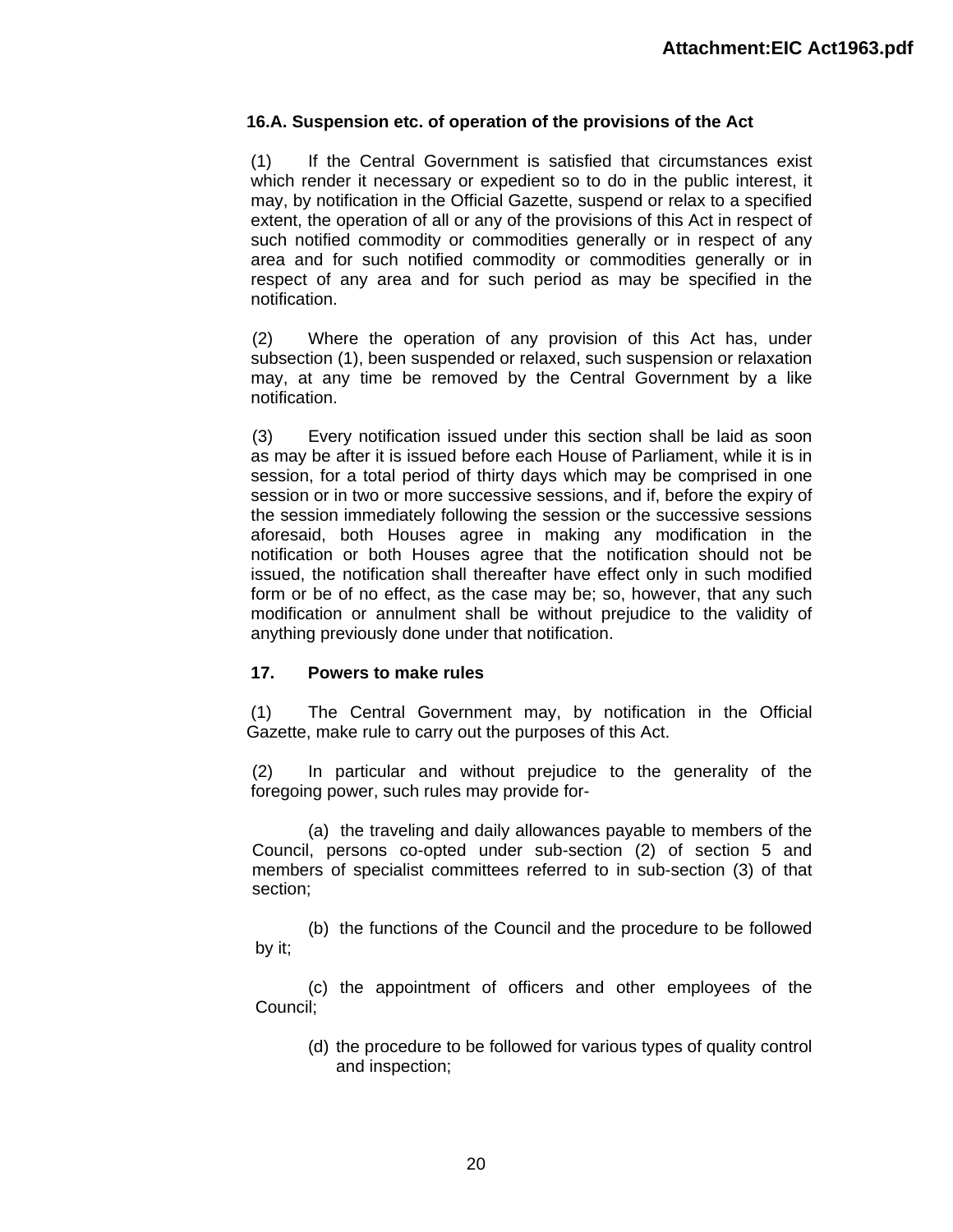(e) the conditions which a testing house, surveyor or samples should satisfy for purposes of approval by the Central Government;

(f) The fees chargeable for the purposes of examination and issue of certificates under section 7;

- (ff) the manner in which and the procedure subject to which, any certificate issued under sub-section (3) of section 7 shall be amended suspended or cancelled.
- (g) the filing of appeals under section 7and the fees payable therefor;
- (gg) the authority or person by which or by whom, and the manner in which, any document received from a place outside India shall be authenticated;
- (h) the manner in which the accounts of the Council shall be maintained and audited;
- (i) i)any other matter which is required to be, or may be prescribed.

3. Every rule made by the Central Government under this section shall be laid as soon as may be after it is made before each House of Parliament while it is in session for a total period of thirty days which may be comprised in one session or in two or more successive sessions, and if, before the expiry of the session [immediately following the session] or the successive sessions aforesaid, both Houses agree in making any modification in the rule or both Houses agree that the rule should not be made, the rule shall thereafter have effect only in such modified form or be of no effect, as the case may be; so however that any such modification or annulment shall be without prejudice to the validity of anything previously done under that rule.

#### **18. Act to over-ride other enactments**

As from the date on which a commodity is notified under clause (a) of section 6, the provisions of this Act or anything done or any action taken thereunder shall have effect in relation to that commodity notwithstandingany provisions (relating to quality control and inspection prior to the export of such commodity) contained inane enactment other than this Act or in any instrument having effect by virtue of any enactment other than this Act.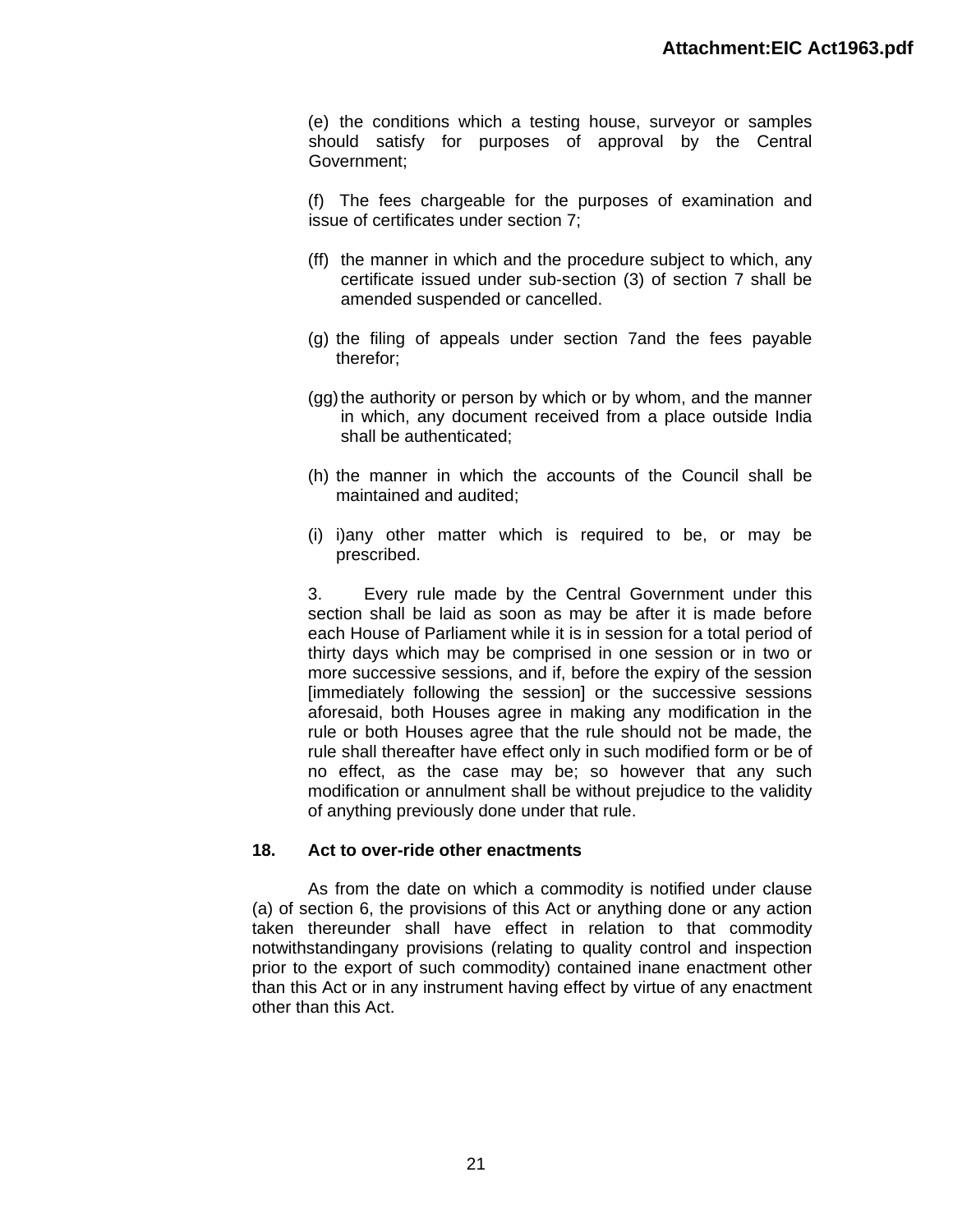# Date of enforcement of the Act

#### MINISTRY OF INTERNATIONAL TRADE New Delhi, the 30th December. 1363.

SO. 3604 - In exercise of the powers conferred by sub-section (3) of section 1 of the Export (Quality Control and inspection) Act, 1963 (22 of 1963), the Central Government hereby appoints the First day of January 1964 as the date on which the said Act shall come into force.

[No. 30 (4) Ex. lnsp./63]

#### Date of enforcement of the Amendment Act

#### MINISTRY OF COMMERCE New Delhi, the 2nd July, 1984.

S.O. 594 (E) - In exercise of the powers conferred by sub-section (3) of section 1 of the Export (Quality Control and Inspection) Amendment Act, 1984 (40 of 1?84), the Central Government hereby appoints the 2nd day of July, 1984, as the date on which the said Act shall come into force.

[F.NO2(27)/77-EI&EP]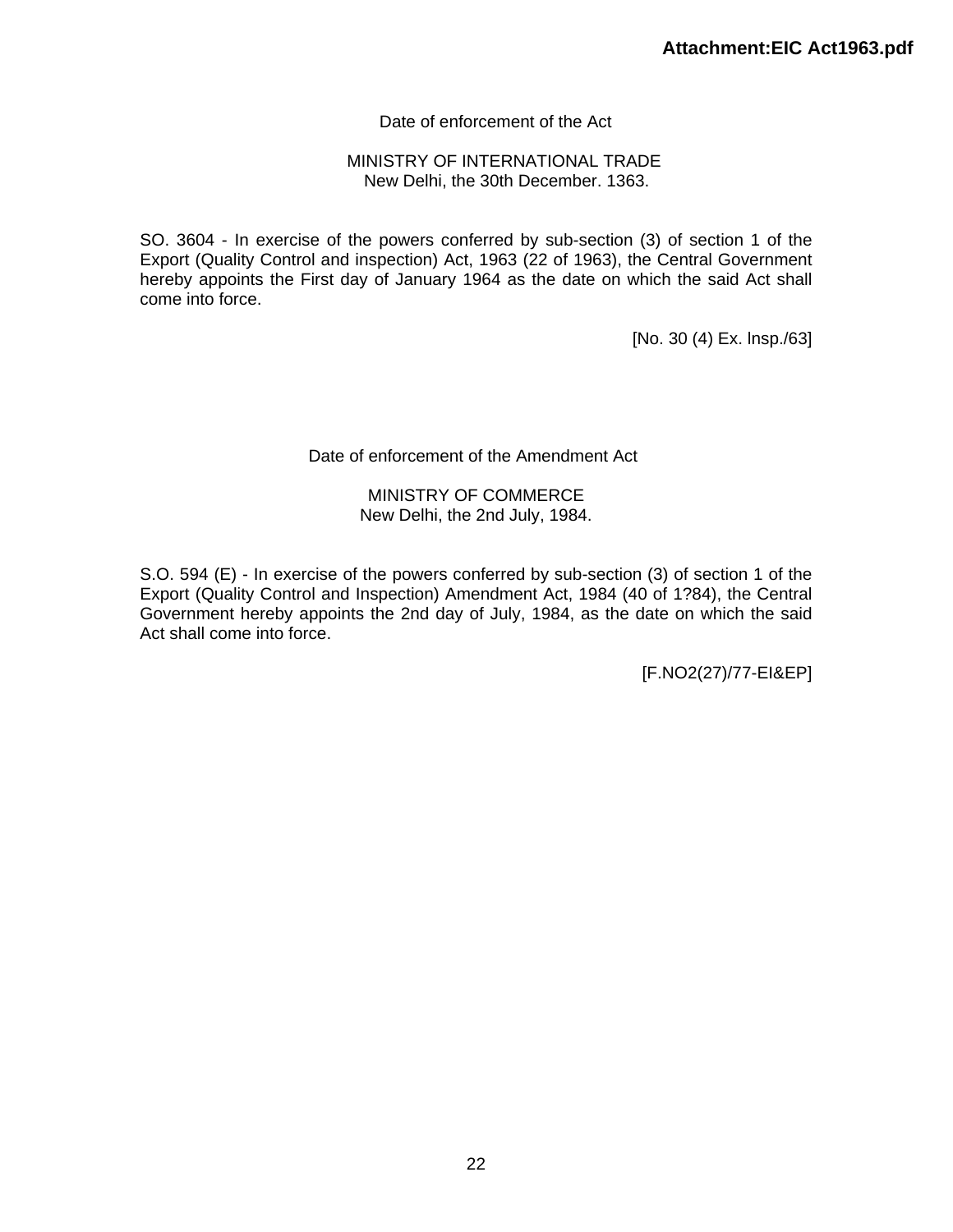# **The Export (Quality Control and Inspection) RULES, 1964**

# **(Corrected upto 30 September, 1986 )**

# **C O N T E N T S**

|                  | Rule                                                             | Page            |
|------------------|------------------------------------------------------------------|-----------------|
| 1.               | Short title and commencement.                                    | 24              |
| $\overline{2}$ . | <b>Definitions</b>                                               | 24              |
| $\overline{3}$ . | Term of Office                                                   | $\overline{24}$ |
| $\overline{4}$ . | Casual vacancies                                                 | $\overline{25}$ |
| $\overline{5}$ . | <b>Functions of the Council</b>                                  | $\overline{25}$ |
| 6.               | Creation of posts and appointment of officers                    | $\overline{25}$ |
| $\overline{7}$ . | Authentication of orders and other instruments of the Council    | 25              |
| <b>7A.</b>       | Authority of authentication and the manner of authentication of  | 25              |
|                  | documents                                                        |                 |
| 8.               | Proceedings of the Council                                       | 26              |
| 9.               | Travelling and daily allowances                                  | 26              |
| 10.              | <b>Specialist Committees</b>                                     | 26              |
| 11.              | Procedure for quality control and inspection                     | $\overline{27}$ |
| 11A.             | Procedure for Amendment, suspension or Cancellation of the       | 28              |
|                  | Certificate                                                      |                 |
| 12.              | Agency for quality control or inspection or both                 | 29              |
| 13.              | Approval of testing houses, surveyors and samplers               | 30              |
| 14.              | Fund of the Council and deposit of such fund                     | 31              |
| 14A.             | Powers and duties of the Director (including as Ex-officio       | 31              |
|                  | Secretary of the Council)                                        |                 |
| 14B.             | Re-examination of the goods certified by the Agencies recognised |                 |
|                  | under Sub-section (1) of Section 7 of the Act.                   |                 |
| 15.              | Preparation of budget estimates, etc.                            | $\overline{31}$ |
| 16.              | <b>Audit of Accounts</b>                                         | $\overline{31}$ |
| 17.              | Laying of Annual Reports and Audited Accounts                    | 32              |
|                  |                                                                  |                 |
|                  | Form No.I                                                        | 33              |
|                  | (See rule 13 (1)                                                 |                 |
|                  |                                                                  |                 |
|                  | Form No.II                                                       | 35              |
|                  | (See rule 13 (6)                                                 |                 |
|                  |                                                                  |                 |
|                  | Form No.III                                                      | 36              |
|                  | (See rule 16 (1)                                                 |                 |
|                  |                                                                  |                 |
|                  | Form No.IV                                                       | 39              |
|                  | (See rule 16 (1)                                                 |                 |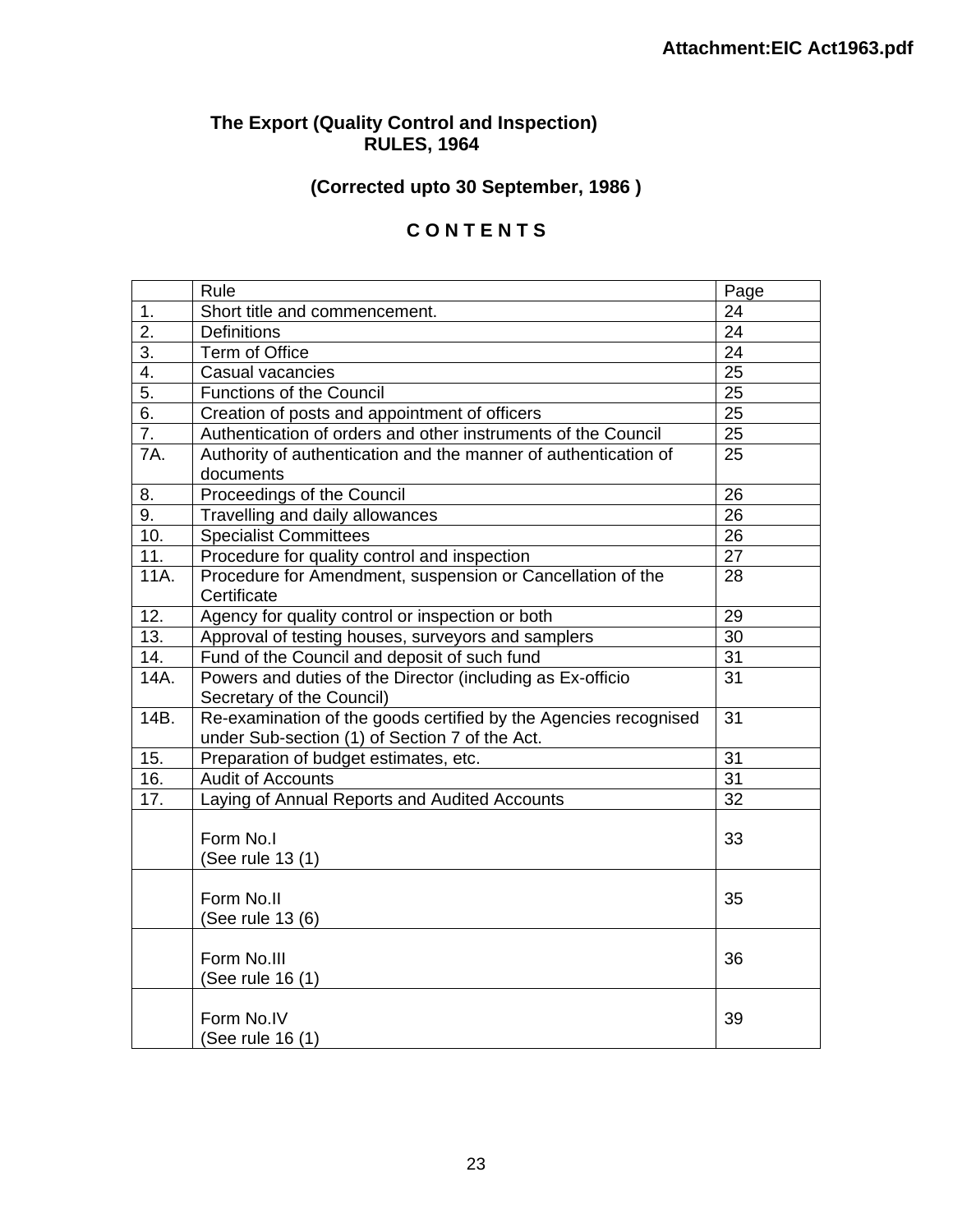# **The Export (Quality Control and Inspection) Rules, 1964 (Corrected upto 30th September 1986)**

### **NOTIFICATION**

**S.O. 3317. -** In exercise of the powers conferred by section 17 of the Export (Quality Control and Inspection) Act. 1963 (22 of 1963), the Central Government hereby makes the following rules, namely:-

- **(1) Short title and commencement. (1)** These rules may be called the Export (Quality Control and Inspection) Rules, 1964.
- **(2)** They shall come into force on 1st October, 1964.
- **2. Definitions. -** In these rules, unless the context otherwise requires,-
	- (a) "Act" means the Export (Quality Control and Inspection) Act, 1963 (22 of 1963);
	- (aa) "Additional Director" means the Additional Director of the Council or Agency;
	- (b) "Agency" means any agency for quality control or inspection or both, established or recognised under section 7;
	- (bb) "Certificate" means certificate issued under sub-section (3) of section 7 of the Act stating that the commodity conforms to the condition relating to Quality Control and Inspection;
	- (c) "Chairman" means the Chairman of the Council;
	- (d) "Council" means the Export Inspection Council established under section 3;
	- (e) "Council Member" means a member of the Council;
	- (f) "Committee Member" means a member of any specialist committee;
	- (g) "Director" means the Director of Inspection and Quality Control appointed under section 4;
	- (h) "Form" means a form set forth in these rules; (hh) "Joint Director" means the Joint Director of the Council or Agency;
	- (i) "Member" means a member of the Council;
	- (j) "Section" means a section of the Act;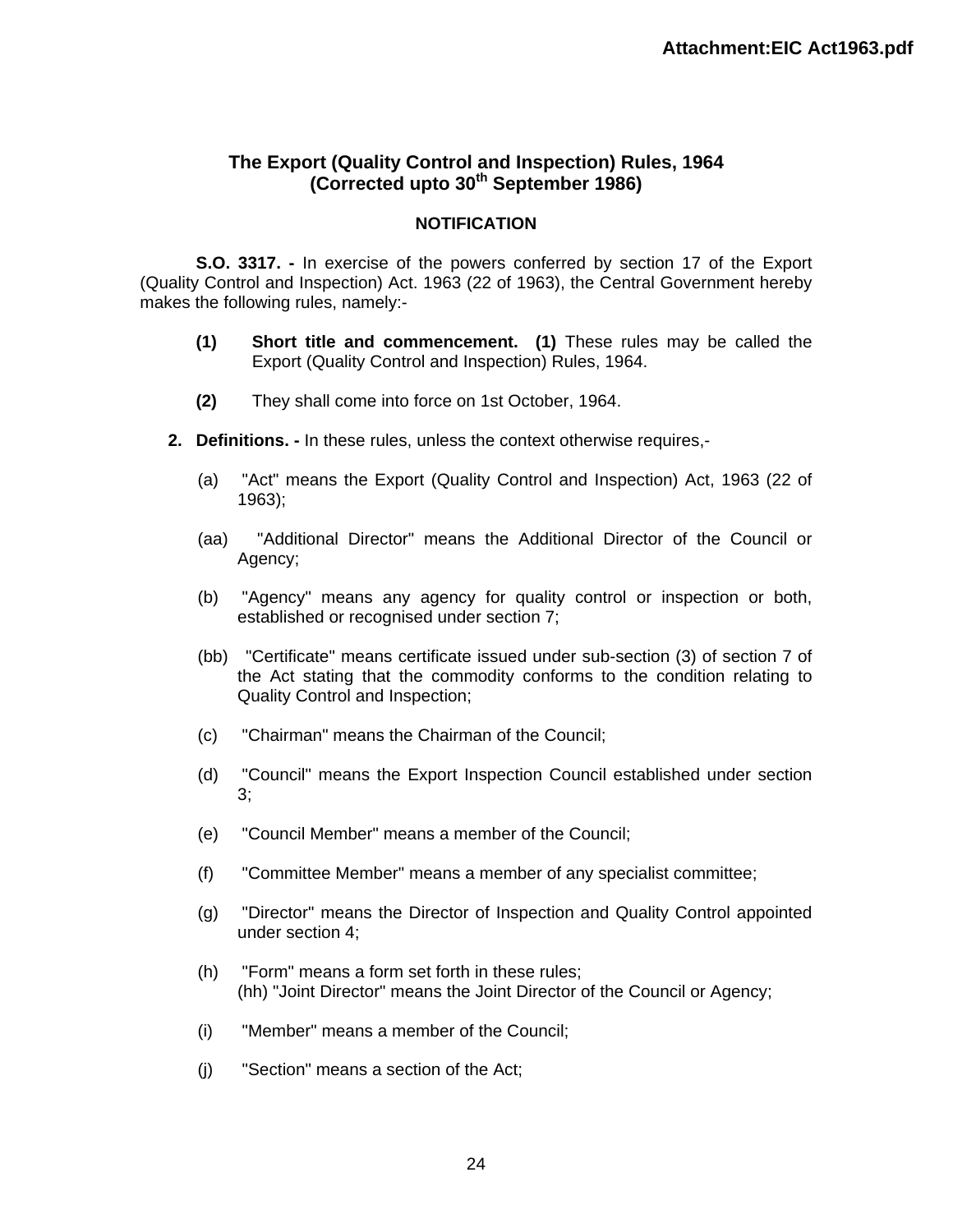(k) "Specialist Committee" means a specialist committee constituted by the Council under sub-section (3) of section 5;

**3. Term of office. -** (1) The Chairman and the members nominated under clause (f) of subsection (1) of section 3 shall hold office for a period of [(Two years)]

(2) The membership of any person who becomes a member of the Council by virtue of an office held by him shall terminate when he ceases to hold that off ice and the vacancy so caused shall be filled by his successor holding that office.

(3) The Chairman and the members nominated under clause (f) of subsection (1) of sections shall be eligible for re-appointment or re-nomination, as the case may be, on the expiry of his or their term of office.

(4) The Chairman or any member nominated under clause (f) sub-section 3 may resign his office by writing under his own hand addressed to the Central Government and such resignation shall be effective from the date on which it is accepted by the Central Government or on the expiry of period of one month from the date of its receipt by the Central Government, whichever is earlier.

(5) A member nominated or appointed shall cease to be such member if he dies, resigns, becomes of unsound mind, is adjudicated as an insolvent or is convicted of a criminal offence involving moral turpitude.

**4. Causal vacancies. -** Any casual vacancy in the office of the Chairman or of any member nominated under clause (f) of sub-section (1) of section 3 shall be filled by the Central Government and the Chairman or the member, as the case may be, appointed or nominated to fill that vacancy shall hold off ice for so long only as the Chairman or the member whose place he fills would have been entitled to hold office if the vacancy had not occurred.

**5. Functions of the Council. -** Besides the functions entrusted to the Council by the Act, theCouncil shall –

- (i) receive and deal with reports and recommendations of specialist committee;
- (ii). control its finances;
- (iii) deal with such other matters as may be necessary for the administration of its affairs;
- (iv) do all such other lawful acts as would be conducive for the purpose of discharging its functions under the Act.

**6. Creation of posts and appointment of officers. -** For the purpose of discharging its functions under the Act, the Council may create such number of posts, the maximum pay of which does not exceed Rs. 1,800/- per men sum, as it considers necessary and appoint officers and other employees to such posts.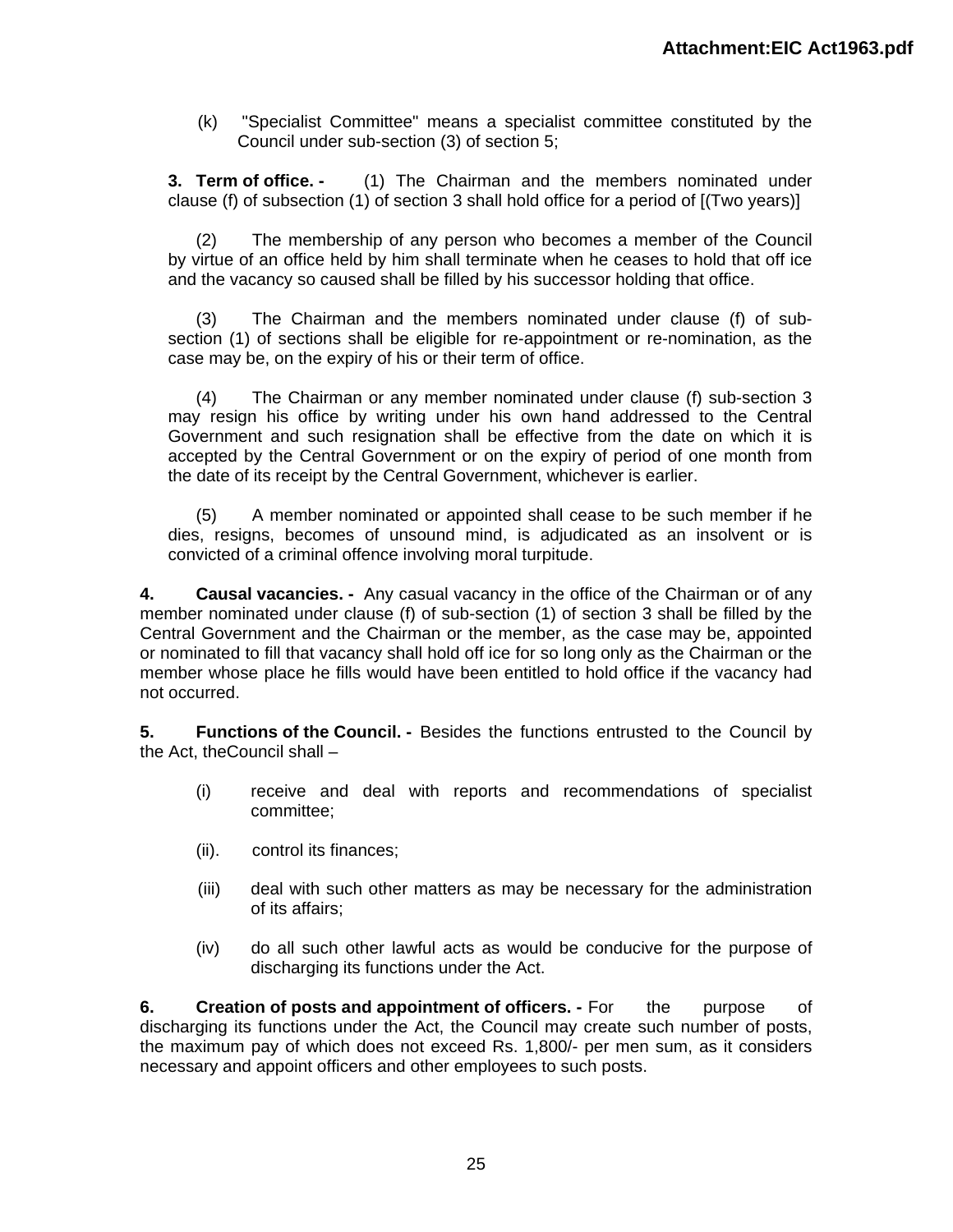**7. Authentication of orders and other instruments of the Council. -** All orders and decisions of, and ail other instruments made by, the Council shall be authenticated by the signature of such officer or officers as may be authorised by the Council in this behalf.

**7.(A) Authority of authentication and the manner of authentication of documents, -** Any document received from any place outside India purporting to have affixed, impressed or submitted thereon or thereto, the seal and signature of any person who is authorised by section 3 of the Diplomatic and Consular Officer (Oaths and Fees) Act, 1948 (41 of 1948), to do any no tarial acts shall be deemed to be duly authenticated for the purpose of section 10? (7) (b) of the Export (Quality Control and Inspection) Act. 1963.

**8.** Proceedings of the Council. - (1) The Council shall meet at least once in every four months and all meetings of the Council shall be convened by the Chairman and called by notice issued under the signature of the Secretary of the Council.

(2) Every notice calling a meeting of the Council shall state the date, time and place at which such meeting will be held and shall be issued to every member not less than 15 days before the day appointed for the meeting.

(3) The Chairman shall preside at all meetings of the Council and if at any meeting the Chairman is absent, the members present at the meeting shall elect one from among themselves to be the Chairman of that meeting.

(4) Five members shall form the quorum, provided that if any meeting is adjourned for want of quorum, the subsequent meeting called on the basis of the same agenda may be held, whether a quorum is present or not.

(5) Each member including the Chairman shall have one vote, but if there shall bean equality of votes on any question to be decided by the Council, the Chairman shall in addition, have a casting vote.

**9. Travelling and daily allowances. -** (1) The Council members and the Committee members, [including those co-opted under sub-section (2) of section 5 being employees of the Central Government or any State Government or any quasi-Governmental Institution, corporate body or Government undertaking, shall not be eligible to draw any traveling or daily allowance from the funds of the Council but may do so from the source from which their salaries are drawn.

(2) All other Council members and the Committee members [including those co-opted under subsection (2) of section shall be entitled to draw their traveling and daily allowances from the fund of the Council.

(3) The rules governing the payment of traveling and daily allowances to nonofficial members of any committee constituted by the Central Government shall apply to the payment of traveling and daily allowances to those Council members and the committee members [including those co-opted Under sub-section (2) of section 5] who are entitled to draw such allowances from the fund of the Council.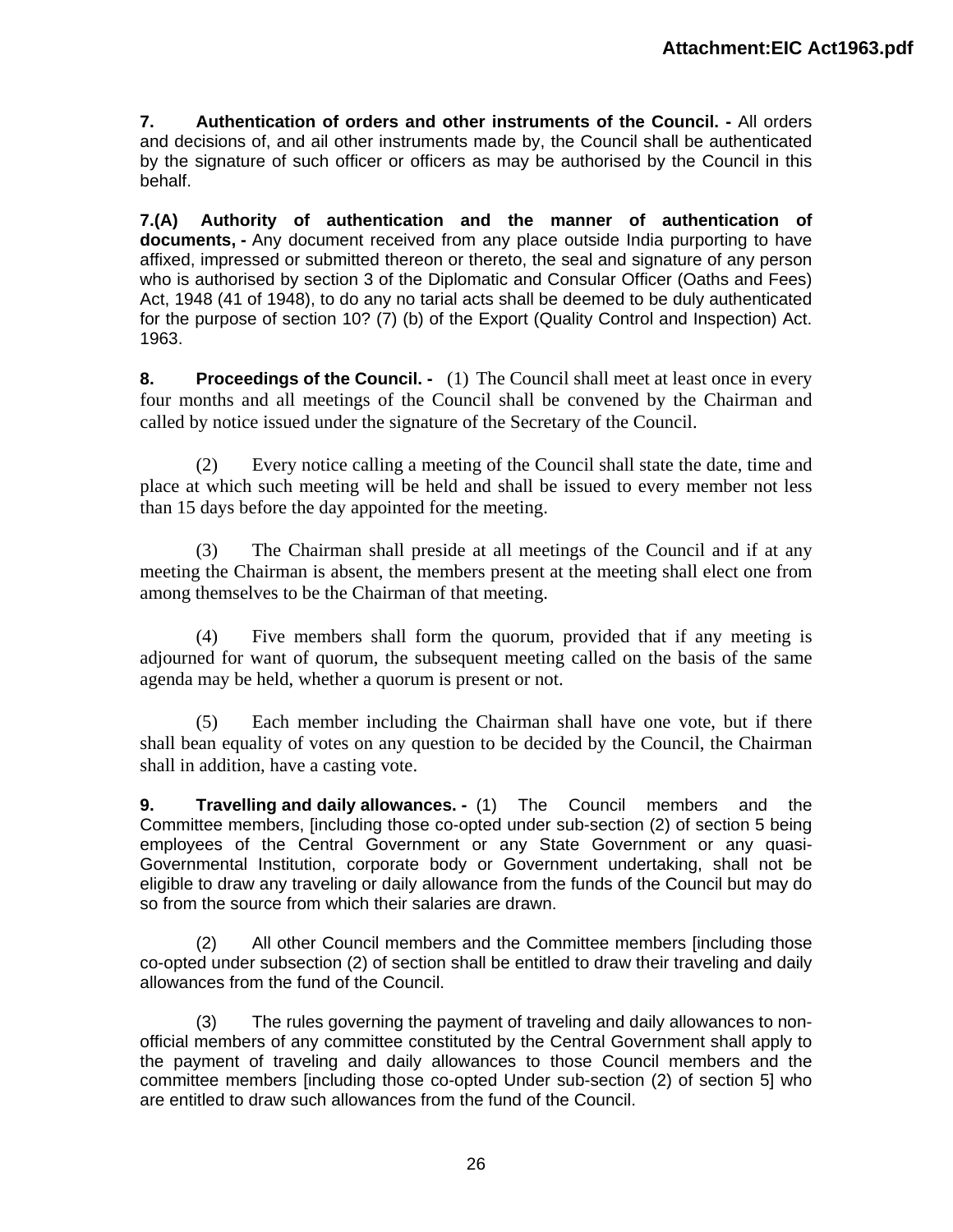**10. Specialist Committees. –** (1) The Council may constitute a specialist committee under subsection (3) of section 5 for any commodity;

(2) The specialist committee may consist wholly of Council members or wholly of other persons or partly of Council members and partly of other persons, as the Council thinks fit.

(3) Where a specialist committee consists of persons other than Council members, the Council shall, as far as possible, give representation to all or any of the following namely: -

- (i) scientific and technical institutions;
- (ii) State Governments;
- (iii) concerned industries, and
- (iv) persons having intimate knowledge about quality control or inspection.

(4) The Council may nominate a member of the specialist committee as the Chairman of the specialist committee.

(5) The procedure at meetings of a specialist committee shall be such as may be determined by the committee.

(6) A specialist committee may co-opt additional members, who, by virtue of specific attainment, knowledge or interest, in the opinion of the committee will be able to assist the committee in the discharge of its functions.

(7) A specialist committee may appoint as many sub-committees, panels or working groups as it thinks necessary for the expeditious disposal of its work.

(8) Every specialist committee shall examine all technical matters referred to it by the Council relating to the commodity which should he subjected to compulsory quality control or inspection or both prior to export (including the establishment, adoption or recognition of standards for that commodity) and make necessary recommendations to the Council.

(9) Every specialist committee shall also examine and make recommendations to the Council on the question of recognition and establishment of agencies and approval of testing houses, surveyors or samplers.

**11. Procedure for quality control and Inspection, -** (1)Whenever, for the development of the export trade of India, the Central Government is of opinion that any commodity should be subjected to quality control or inspection or both, prior to export, it shall formulate its proposals with respect to the same.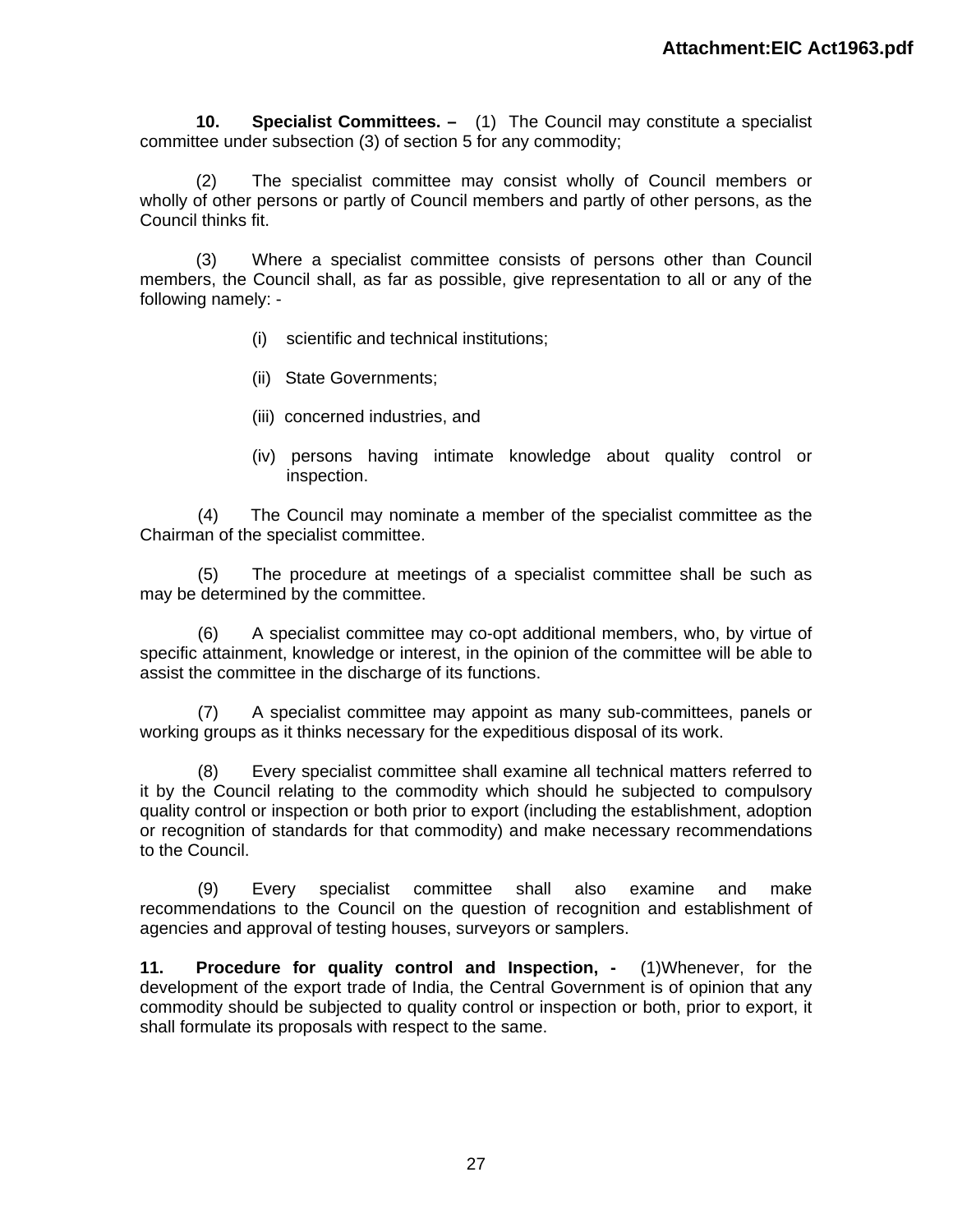(2) Where any proposals have been formulated under sub-rule (1), the Central Government shall forward the proposals to the Council and simultaneously publish the proposals in the Official Gazette with a direction that any objection or suggestion which any person may like to offer on the proposals may be sent to the Council within thirty days of such publication.

(3) After the receipt of the proposals under sub-rule (2), the Council may. having regard to -

- (i) the objections and suggestions received from the public;
- (ii) the volume and trend of export of such commodity and the scope for expansion of its export;
- (iii) the extent of competition from other countries;
- (iv) the need for enforcing quality control or inspection or both for increasing the sale of such commodity outside India; and
- (v) any other relevant factor,

Consider the proposals either at a periodical meeting or at any special meeting convened for the purpose

(4) At any such meeting, the Council shall formulate its recommendations regarding the type of quality control or inspection or both and standard specifications with respect to the commodity and a marker sea I (together with its design, in cases it is necessary) to indicate that the commodity conforms to (he standard specifications applicable to it or may require a specialist committee constituted for the purpose to make recommendations to it in such matter;

(5) Where a specialist committee has been required to make recommendations under sub-rule (4), it shall, having regard to the matters specified in sub-rule (3), make its recommendations to the Council as expeditiously as possible.

(6) The recommendations of the Council or, in a case where the recommendations have been made by a specialist committee, such recommendations subject to any modifications made by the Council, shall be forwarded by the Council to the Central Government.

(7) The Central Government shall, after considering the recommendations of the Council, issue the necessary notification under section 6 or section 8.

**11. A. Procedure for Amendment, suspension or cancellation of the certificate. -** (1) Where the Agency has reason to believe that the certificate issued under sub-section (3) of section 7 of the Act suffers from any of the defects mentioned in sub-section (??) of the said section 7, the Agency may carry out re-examination of the goods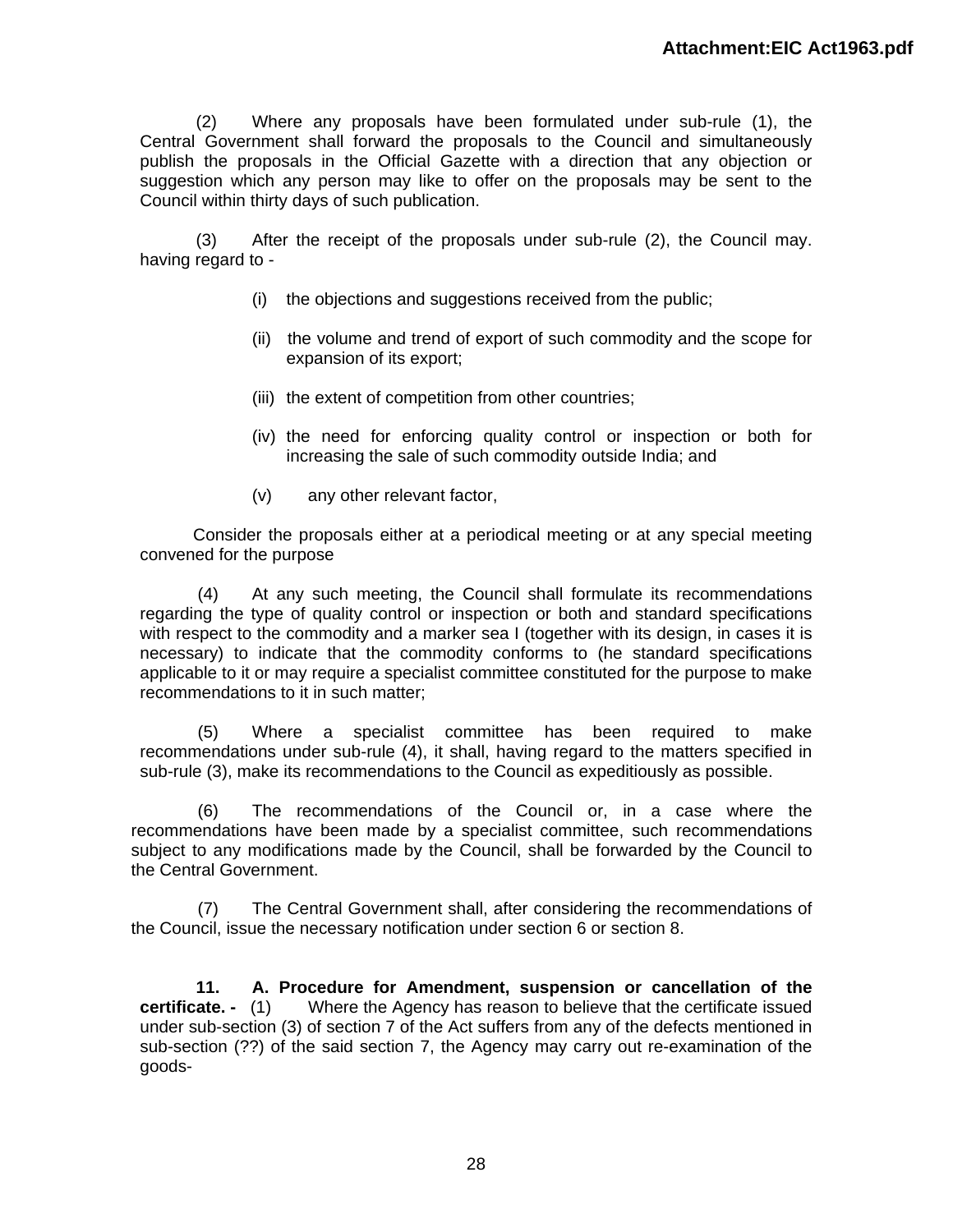(i) during storage, at the premises of exporter or manufacturer or clearing agent or shipping agent or at warehouses and cold storage;ii.

(ii) during the transportation of good, at any place from the premises as mentioned in clause (i) to the port of shipment;

- (iii) during unloading, at the port of shipment;iv.
- (iv) during loading, in vessel or aircraft;
- (v). during voyage, in vessel.
- (2) The re-examination of goods shall be carried out in the following manner:-

(a) The re-examination shall be authorised by the Additional Director or the Joint Director by an order, in writing, and on such authorisation, the certificate of inspection issued for the concerned consignment: shall stand suspended.

- (b) The re-examination shall be carried out by one or more officers of the Export Inspection Council or Agency who have not inspected the concerned consignment earlier.
- (c) The re-examination shall be carried out in the presence of authorised representative of theexporter and or manufacturer the re-examination of the commodity shall be completed within a period of seven days of the period already prescribed for such commodity or the rules framed under section 17 of the Act, whichever is later, from the date when the certificate stands suspended.
- (d) After consideration of the results of re-examination, the Additional Director or the Joint Director may order in writing that:-
	- (i) the consignment shall be released for export;
	- (ii) the certificate issued earlier shall be amended to the extent of the part of the consignment that meets the standard specifications;
	- (iii) the certificate issued earlier shall be cancelled;
	- (iv) any other orders which may be deemed fit.

Provided that before amending, suspending or cancelling any such certificate the officer authorised to amend, suspend or cancel the certificate shall furnish the ground which require amendment/suspension and/or cancellation of certificate to the holder thereof who shall be given an opportunity to represent against the grounds within 3 days of the receipt of the said notice and the representation, if any shall be considered by the said officer and thereafter, he shall pass final order within three days from the receipt of the representation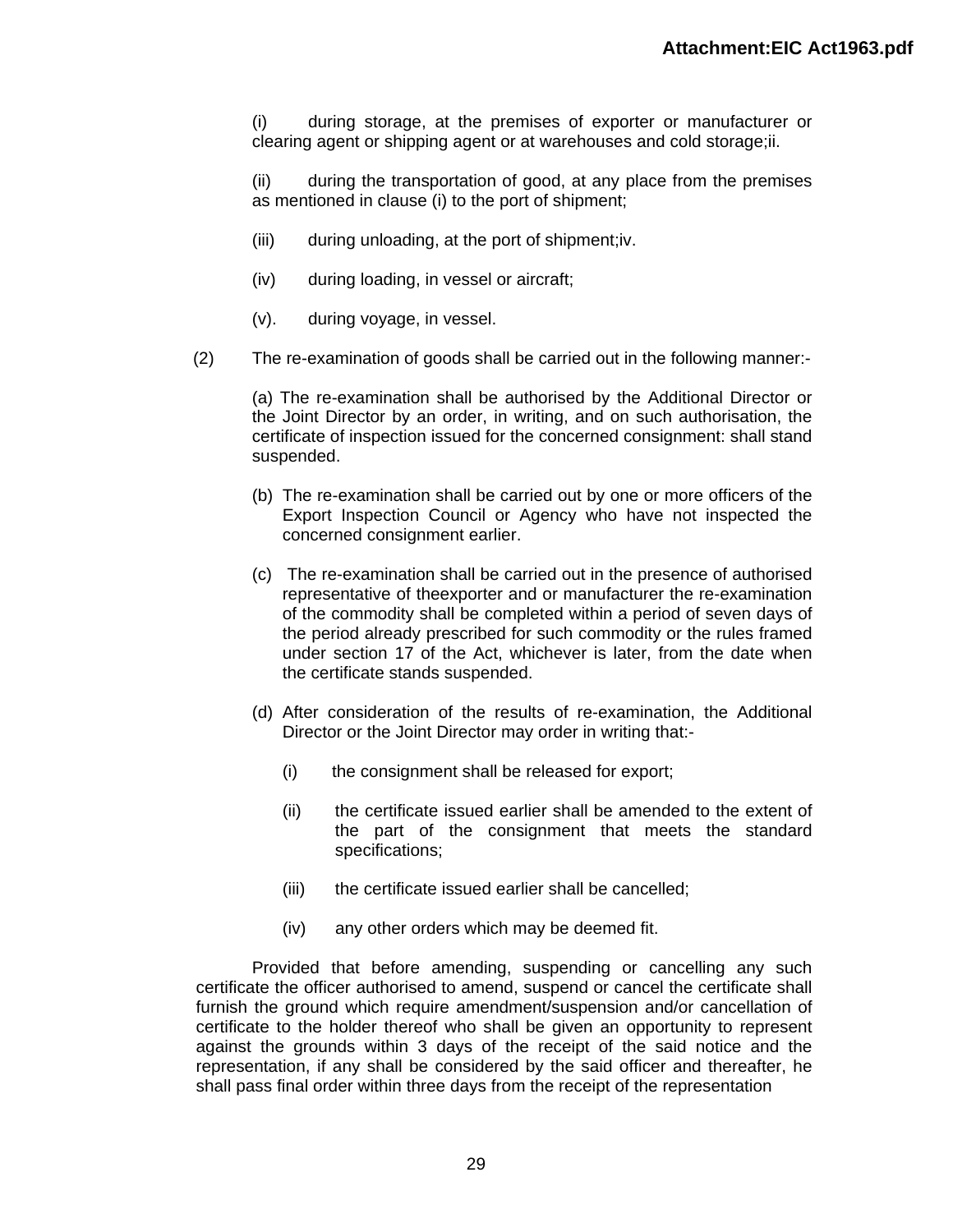**12. Agency for quality control or inspection or both. -** (1) Any authority or organisation desiring itself to be recognised as an agency under sub-section (1) of section 7 may apply to the Central Government furnishing particulars of its constitution and the resources at its disposal for carrying out the functions of an agency specified in the Act together with an undertaking that it shall comply with the provisions of the Act and these rules or of any order, direction or instruction which may, from time to time, be made, issued or given by the Central Government or the Director.

(2) On receipt of an application from any such authority or organisation, the Central Government, if it is satisfied after making necessary enquiries that the authority or organisation is fit to act as an agency may, by notification in the Official Gazette recognise such authority or organisation as an agency for the purpose of sub-section (1) of section 7, subject to such conditions, if any, as may be specified in the notification.

(3) The recognition shall be granted for a period of one year and may be renewed from time to time for periods not exceeding one year at a time)

[Provided that where an authority or organisation has been recognised as an agency for certifying their own products, such recognition may be granted for a period not exceeding three years at a time and the same may be renewed from time to time for periods not exceeding three years at a time.]

**13. Approval of testing houses, surveyors and samplers. -** (1) For the purpose of obtaining approval of the Central Government under sub-section (2) of section, the officer in-charge of the testing house or the surveyor or the sampler shall submit an application to the Director in Form I, containing a detailed statement of particulars of the equipment and facilities available in the testing house or of the scheme of inspection or test which the surveyor or sampler follows for conducting physical and chemical tests, previous experience, the staff working in the testing unit and a general outlay of the premises in which the testing and sampling is proposed to be conducted.

(2) After the receipt of the application, the Director may direct the applicant to furnish any supplementary information or documentary evidence in support of any statement made by him in the application, within such time as may be specified in the direction and where the applicant fails to comply with such direction, his application shall be liable to be rejected.

(3) The Director shall place the application together with the particulars and other information furnished by the applicant before the Council, which shall, after making such enquiries as it deems fit in the matter, make recommendations to the Central Government as to whether approval may be given or not.

(4) While making the recommendations, the Council shall also specify the amount of cash security or the nature of surety that the applicant shall furnish before approval is given.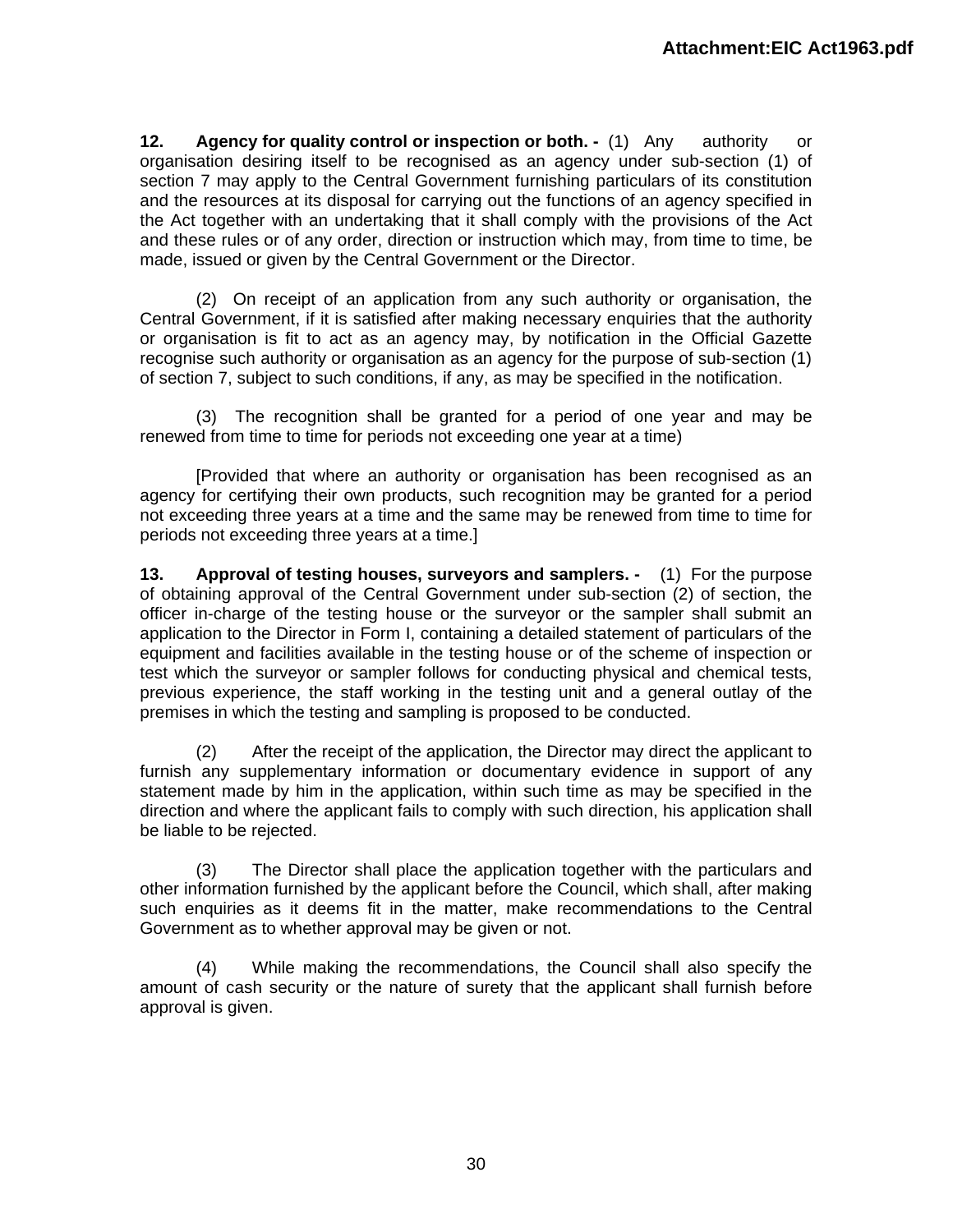(5) After considering the recommendations of the Council, the Central Government may accord approval to the testing house, surveyor or sampler, as the case may be, and where such approval is accorded, the Central Government shall require the officer-in-charge of the testing house or the surveyor or the sampler to execute a bond with such cash security or surety as is necessary for the purpose in the prescribed form.

(6) After the applicant has executed the required bond, the Central Government shall issue the notification under sub-section (2) of section 7 and also issue a certificate in Form II to the applicant which shall be valid for such period not exceeding one year as may be specified therein.

(7) The Central Government may, on an application made in this behalf, at least one month before the expiry of the period for which a certificate has been granted, renew the same for a period not exceeding three years at a time.

(8) Every person in charge of a testing house and every surveyor and every sampler approved under this rule shall, submit to the Directorate a half-yearly statement containing the following particulars namely: -

> (i) number of applications received for testing or sampling or surveying;

- (ii) number of applications attended to;
- (iii) number of cases where certificate of quality has been issued;
- (iv) quality and value of goods dealt with;
- (v) number of cases where certificate of quality has been refused

**14. Fund of the Council and deposit of such fund. -** (1) The fund of the Council shall consist of the following, namely: -

(i) such sums of money as may be paid by the Central Government to the Council by way of grants, loans or otherwise;

(ii) grants or donations from bodies and institutions approved by the Central Government;

(iii) income and receipts of the Council from other sources.

2. All moneys belonging to the fund of the Council shall be deposited in such scheduled banks as may be specified by the Central Government and the Council may authorise any of its officers to operate upon its bank account,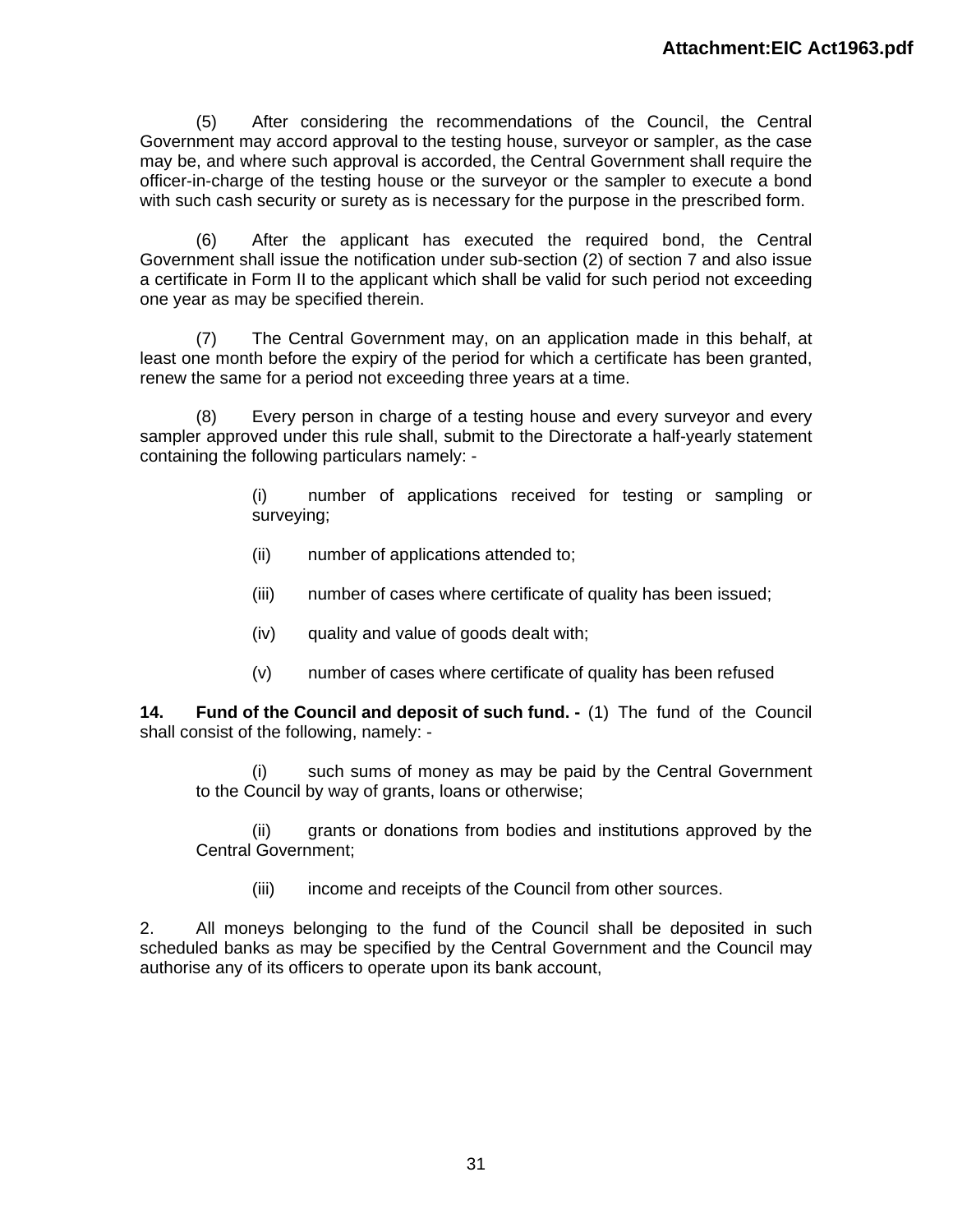**14 A. Powers and duties of the Director (including as Ex-officio Secretary of the Council). -** The Director shall –

(i) Administer quality control and pre-shipment inspection of the commodities notified under section 6 and matters connected therewith and co-ordinate various activities in this behalf.

(ii) exercise general supervision and control over the functions of the agencies in so far as they relate to quality control and inspection;

(iii) exercise supervision and administrative control over the employees, accounts and records of the agencies established under section 7;

(iv) subject to the supervision of the Chairman, exercise administrative control over the employees of the Council and maintain accounts and records of the said Council

(v) (deleted)

**14 B. Re-examination of the goods certified by the Agencies recognised under sub-section (1) of Section 7 of the Act. -** The Director or where he so desires by a general or special order may authorise any officer not below the rank of a Joint Director to carry out the re-examination of goods certificate of which has been issued by any of the Agencies recognised under section 7 of the Act, in the manner as prescribed under rule 11 A and during such re-examination, a representative of a recognised agency shall be present.

**15. Preparation of budget estimate, etc. -** The procedure relating to preparation and submission of budget estimates, sanction of expenditure, making investments and such other matters shall be such as may be determined by the Council with the approval of the Central Government.

**16. Audit of accounts. - (**1) The Council shall maintain proper books of accounts in respect to all transactions for all sums of money received and expended and the matter in respect of which the receipt and expenditure take place, all sales and purchases, the assets and liabilities so as to give a true and fair view of the state of affairs of the Council and its off ices and to explain its transactions and prepare Income and Expenditure Accounts and Balance-sheet as prescribed by the Comptroller and Auditor-General of India set out in Forms III and IV respectively or as nearer thereto as the circumstances admit; and such Income and Expenditure Account and Balance-Sheet shall be signed on behalf of the Council by the Member Secretary and Director of the Council.

(2) The accounts of the Council shall be subject to audit annually by the Comptroller and Auditor General of India or by any person appointed by him in this behalf and any expenditure incurred by him in connection with such audit shall be payable by the Council.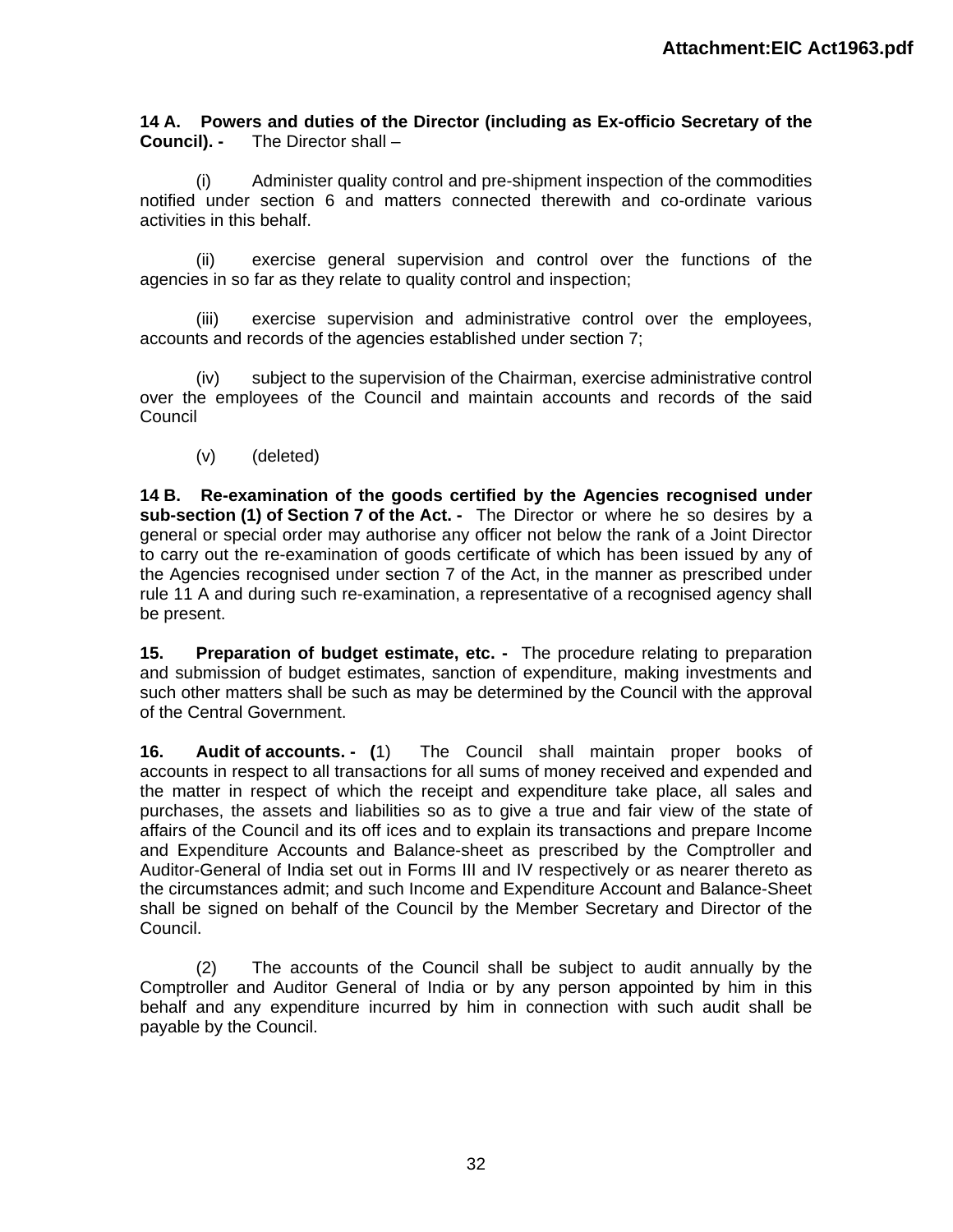(3) The Comptroller and Auditor General of India and any person appointed by him in connection with the audit of the accounts of the Council shall have the same rights and privileges and authority in connection with such audit as the Comptroller and Auditor General of India has in connection with the audit of Government accounts and, in particular, shall have right to demand the production of books, accounts, connected vouchers and other documents and papers and to inspect the office of the Council.

(4) The accounts of the Council as certified by the Comptroller and Auditor General of India or any person appointed by him in this behalf together with the audit report thereon shall be forwarded annually to the Central Government and the Government shall cause the same to be laid before each House of Parliament.

**17. Laying of Annual Reports and Audited Accounts. -** The Annual Reports and Audited Accounts of the Export Inspection Council/Agencies shall be laid before the House of Parliament nine months from the closing of the accounting year.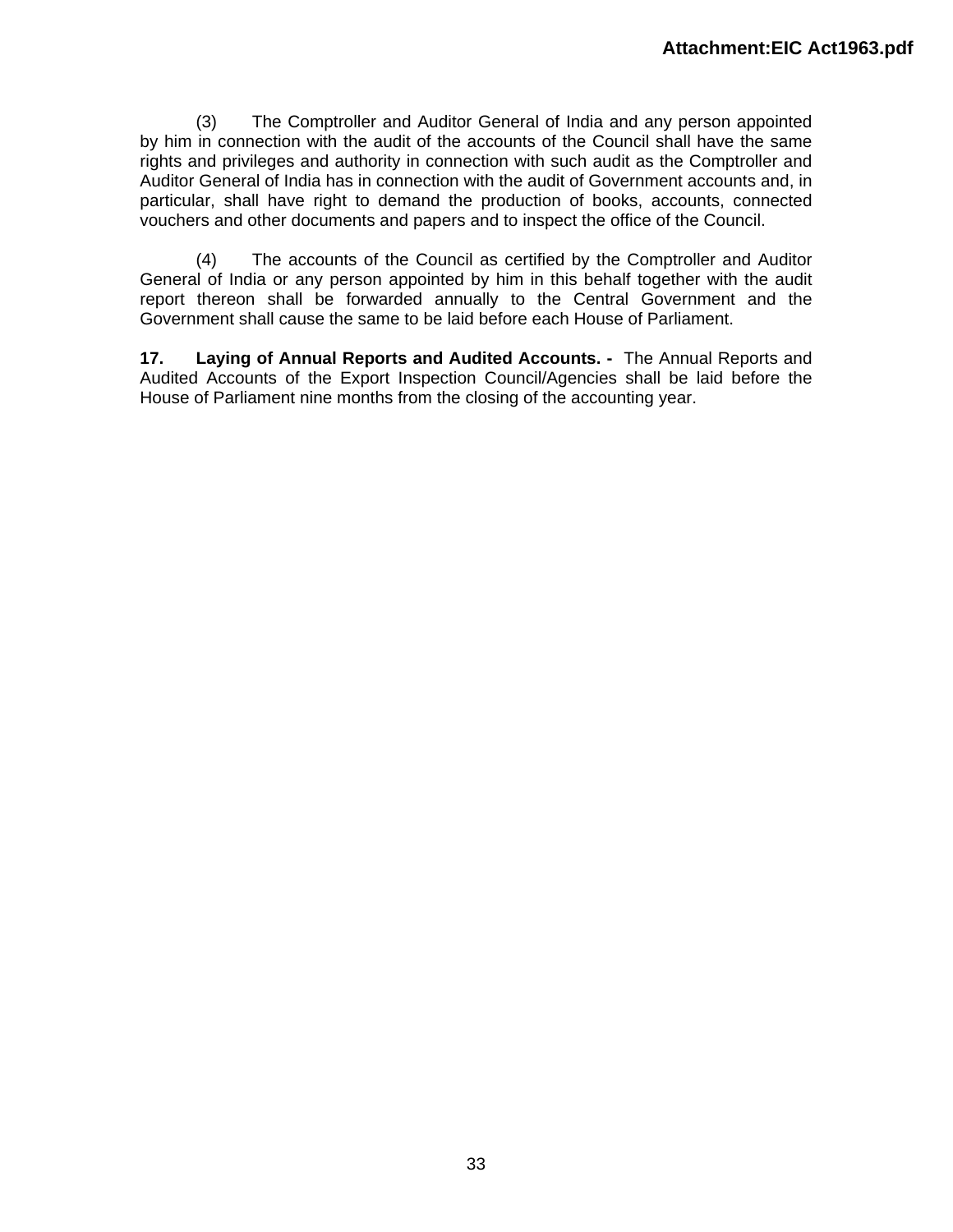### **FORM I**

#### **Application for recognition as Testing House/Surveyor/Sampler [See Rule 13 (1)] PART I**

To The Director of Inspection and Quality Control, Ministry of Commerce, Government of India, New Delhi Sir,

 I/We, the firm known under the name and style............................ desire to be recognised as approved Testing House/Surveyor(s)/Sampler(s) for the pre-shipment inspection of the following commodities and furnish the detailed particulars in Part II of the application.

**2.** I/We hereby declare that I/We shall when called upon to do so execute a bond in proper form with such security as may be required binding myself/ourselves to faithfully carry out the duties prescribed under the Act or the Rules or by any order issued by the Director on behalf of the Central Government.

**3.** I/We hereby enclose a crossed bank draft of Rs .............................. ................... as fee (The fee is not refundable whether the applicant is given recognition or not).

**4.** I/We agree to undertake the work of testing, survey or sampling at the rates prescribed by the Central Government.

5. I/We have read the rules regarding the pre-shipment inspection, testing, survey and sampling and undertake to abide by them.

Yours faithfully,

Signature and Seal or Stamp of the Applicant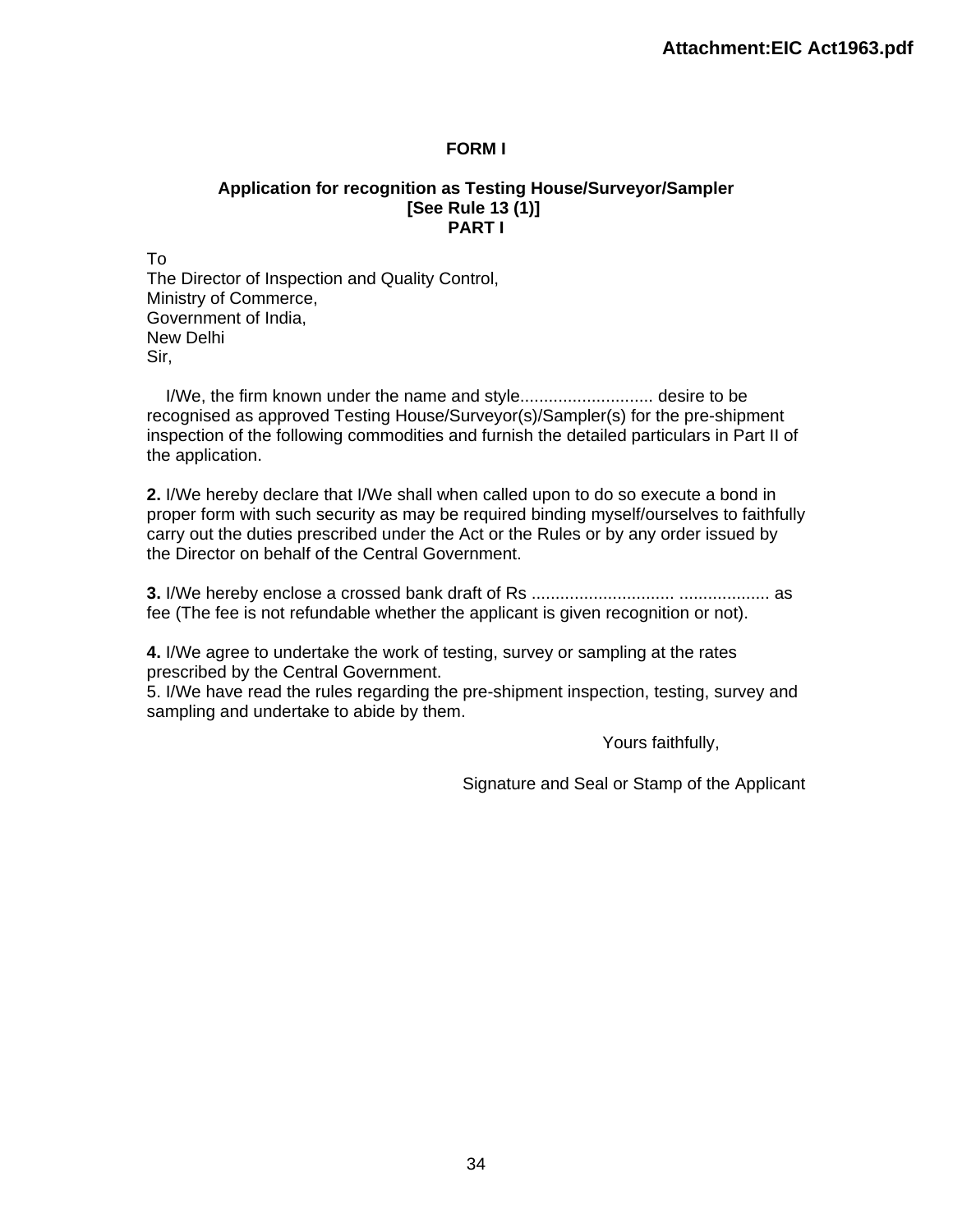#### **FORM NO. II [See Rule 13 (6)] GOVERNMENT OF INDIA MINISTRY OF COMMERCE Certificate of approval of testing house/surveyor/sampler.**

In terms of section 7(2) of the Export (Quality Control and Inspection) Act, 1963, the Testing House/Surveyor(s)/Sampler(s) whose particulars are given below having complied with the prescribed procedure is/are approved by the Central Government for testing/surveying/sampling, commodities that are intended for export.

Name................................................. Address.................................................

Location of Laboratory/Testing House.................................

II. This approval enables its holder to carry out examination of commodities and to issue certificate of examination in the matter provided in the Export (Quality Control and Inspection) Act, 1963, and rules and orders issued thereunder the further to charge such fee, as is notified by the Central Government, from the owner whose goods are examined.

III. This approval shall be valid from........................to......................... and may be renewed as prescribed in the Export (Quality Control and Inspection) Rules, 1964.

> Director of Inspection and Quality Control for and on behalf of the Government of India

NEW DELHI DATE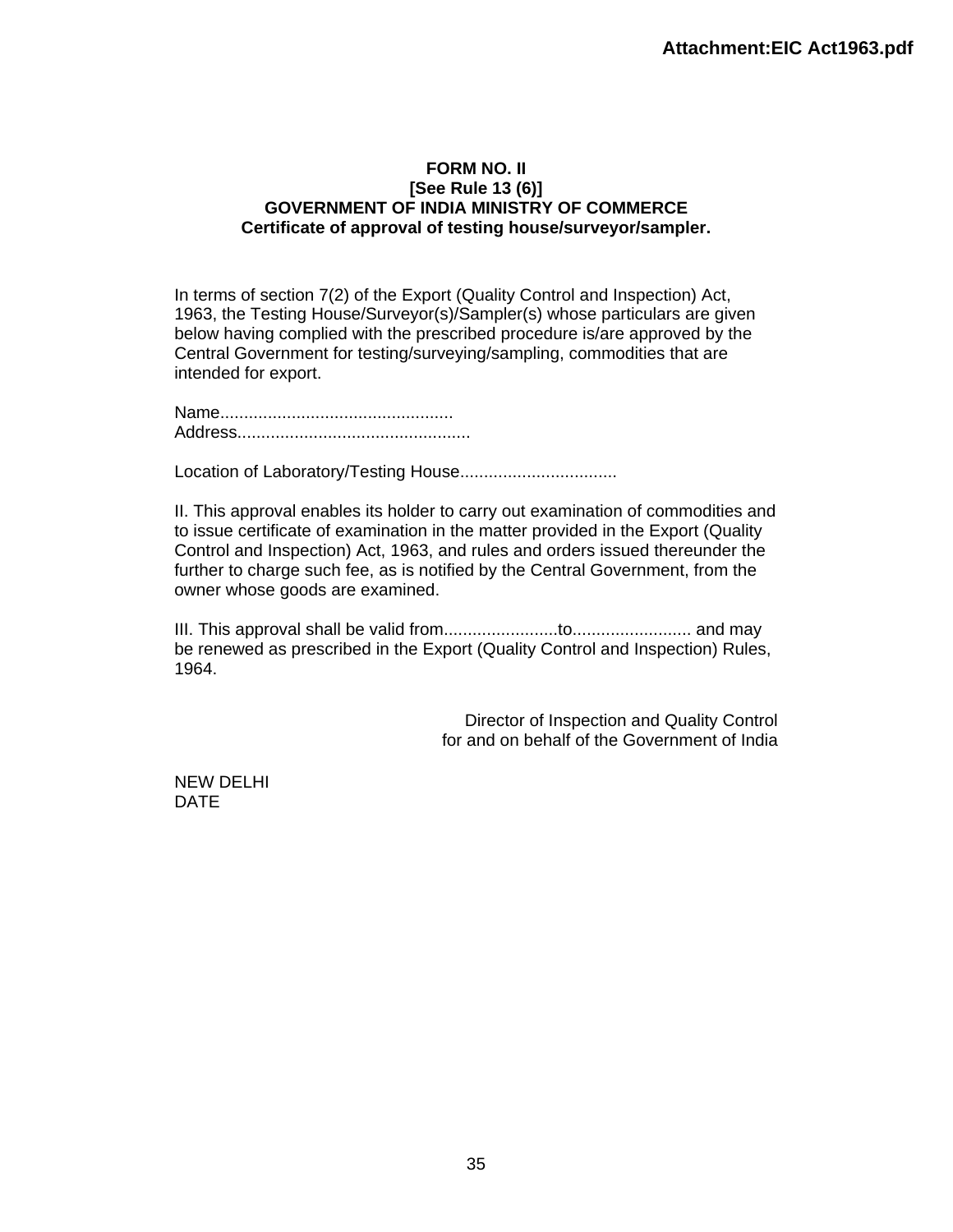### **FORM III (See Rule 16 (1) ) EXPORT INSPECTION COUNCIL INCOME AND EXPENDITURE ACCOUNT FOR THE YEAR ENDING.....**

|                                              | <b>EXPENDITURE</b>                                                                                                                                                                                                                                                                                                                                                                                                                                                                                                    |                                                |                                              | <b>INCOME</b>                                                                                                                                                                                                                                                                                                                                                                |                                                |
|----------------------------------------------|-----------------------------------------------------------------------------------------------------------------------------------------------------------------------------------------------------------------------------------------------------------------------------------------------------------------------------------------------------------------------------------------------------------------------------------------------------------------------------------------------------------------------|------------------------------------------------|----------------------------------------------|------------------------------------------------------------------------------------------------------------------------------------------------------------------------------------------------------------------------------------------------------------------------------------------------------------------------------------------------------------------------------|------------------------------------------------|
| Figures<br>for the<br>previous<br>year (Rs.) | Particulars                                                                                                                                                                                                                                                                                                                                                                                                                                                                                                           | Figures<br>for the<br>current<br>year<br>(Rs.) | Figures<br>for the<br>previous<br>year (Rs.) | Particulars                                                                                                                                                                                                                                                                                                                                                                  | Figures<br>for the<br>current<br>year<br>(Rs.) |
| (1)                                          | (2)                                                                                                                                                                                                                                                                                                                                                                                                                                                                                                                   | (3)                                            | (4)                                          | (5)                                                                                                                                                                                                                                                                                                                                                                          | (6)                                            |
|                                              | 1. Establishment<br>To pay of officers<br>To pay of Staff<br>To DearnessAllowance<br><b>To Other Allowances</b><br>(CCA, HRA).<br>To Travelling Allowance<br>a) Officers<br>b) Staff<br>c) Council and other<br><b>Committee Members</b><br><b>To Medical Assistance</b><br>To Assistance for Welfare to<br>employees<br>To Contribution towards<br>leave salary and pension or<br>its equivalent for employees<br>on deputation to the Council<br>To Council's contribution to<br><b>Contributory Provident Fund</b> |                                                |                                              | 1. Income other than<br><b>Government Grant</b><br>By Application fee from<br>Candidates applied for<br>various posts<br>By fees for issuing<br>certificates of origin<br>under Generalised<br><b>System of Preferences</b><br>By Foreign Service<br>Contribution received<br>By interest<br>By Other Income (To be<br>specified)<br>By Miscellaneous<br>2. Government Grant |                                                |
|                                              | <b>Other Establishment</b><br>charges (To be specified)<br>2. Other Charges<br>To stationery To printing<br>and binding<br>To postage and telegram To<br>rent for Office<br>accommodation<br>To electricity charges To<br>telephone To audit fee To<br>repair and renewals<br>To advertisement for<br>recruitment<br>To subscriptionss and<br>membership fees<br>To local conveyance<br>charges<br>To depreciation                                                                                                    |                                                |                                              | 3. Grant from<br>marketing<br><b>Development Fund</b><br>received from Govt. to<br>meet deficit for<br>operation of various<br>preshipment<br>inspection schemes<br>operated by the Export<br>inspection Agencies.<br>4. Excess of<br><b>Expenditure over</b><br>Income carried over to<br><b>Balance-Sheet.</b>                                                             |                                                |

To other specified items of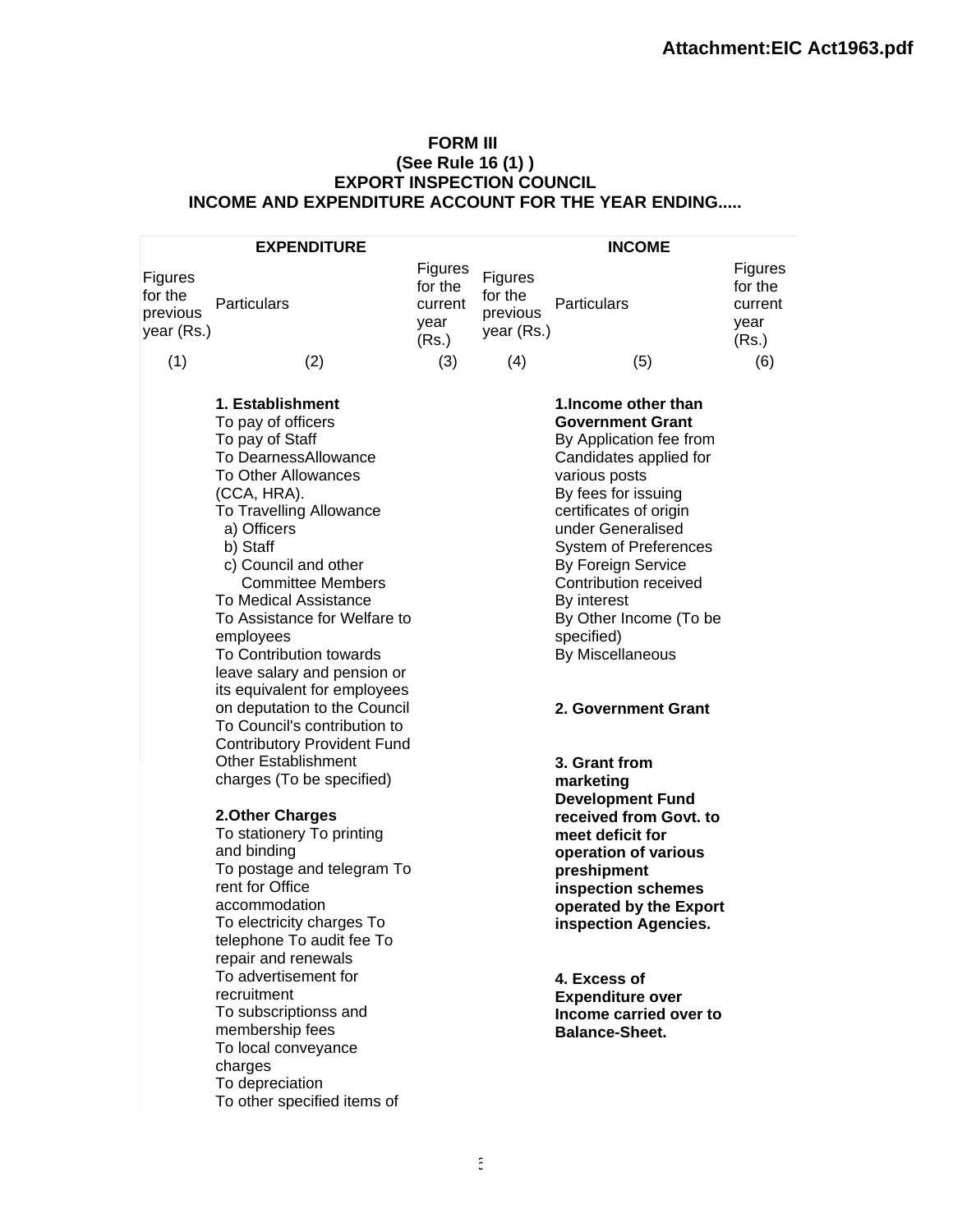expenditure To miscellaneous To publicity To Marketing Development Fund-Payment to Export Inspection Agencies to meet the deficit for operation of various preship-ment inspection To training programme abroad To training programme for "trainees from abroad To participation in committees/council/ other similar bodies abroad To participation in 'trade fair/delegation To certificate of origin under Generalised System of Preferences To organisation of seminars/conventions and such otheractivities To other specified expenditure Excess of Income over expenditure carried over to Balance-Sheet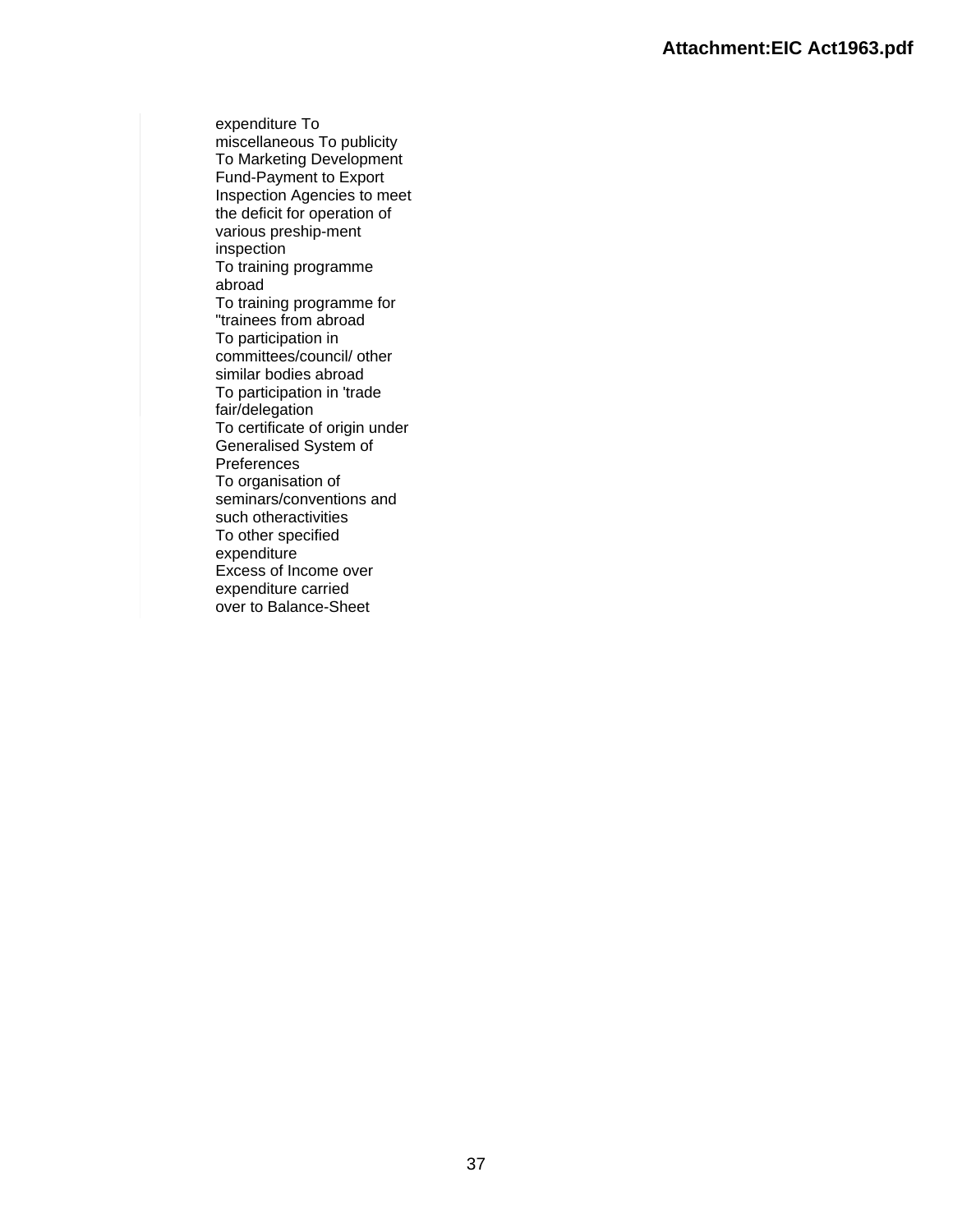#### **FORM IV (See Rule 16(1) ) EXPORT INSPECTION COUNCIL Balance Sheet as on...........**

| Figures for<br>the<br>previous<br>year (Rs.)<br>(1) | Liabilities<br>(2)                                                                 | the<br>current<br>(3) | Figures for Figures for<br>the<br>previous<br>year (Rs.) year (Rs.)<br>(4) | Assets<br>(5)                                                                                           | Figures for<br>the<br>current<br>year (Rs.)<br>(6) |
|-----------------------------------------------------|------------------------------------------------------------------------------------|-----------------------|----------------------------------------------------------------------------|---------------------------------------------------------------------------------------------------------|----------------------------------------------------|
|                                                     |                                                                                    |                       |                                                                            |                                                                                                         |                                                    |
|                                                     | <b>1. CAPITAL ACCOUNT</b><br>Balance of Excess of<br>Income<br>Over expenditure or |                       |                                                                            | <b>1. FIXED ASSETS</b><br>(Distinguishing as far as<br>possible between<br>expenditure upon all items.) |                                                    |
|                                                     | vice-versa transferred<br>from the Income and<br>Expenditure Account)              |                       |                                                                            | 2. INVESTMENT                                                                                           |                                                    |
|                                                     | <b>2. RESERVES AND</b><br><b>SURPLUS</b>                                           |                       |                                                                            | 3. CURRENT ASSETS,<br><b>LOANS AND ADVANCES</b>                                                         |                                                    |
|                                                     | (To be specified if so<br>created)                                                 |                       |                                                                            | A. Current assets,<br>Interest Accrued on                                                               |                                                    |
|                                                     | <b>3. SECURED LOANS</b>                                                            |                       |                                                                            | Investments<br>Stock & Stores Sundry<br>Debtors                                                         |                                                    |
|                                                     | <b>4. UNSECURED</b><br><b>LOANS</b>                                                |                       |                                                                            | Cheques/Drafts/IPO's etc.<br>in transit<br>Cash in Office Bank                                          |                                                    |
|                                                     | <b>5. CURRENT</b><br><b>LIABILITIES</b>                                            |                       |                                                                            | <b>Balances</b>                                                                                         |                                                    |
|                                                     | <b>AND PROVISIONS</b>                                                              |                       |                                                                            | <b>B. Loans and Advances</b><br><b>Interest bearing Advances</b>                                        |                                                    |
|                                                     | <b>A. Current Liabilities</b><br>Salary and Other<br>personal claims,              |                       |                                                                            | to Employees (House<br>Building, Purchase of<br>Conveyance and other                                    |                                                    |
|                                                     | payable to employees<br><b>Contributory Provident</b><br>Fund, Gratuity Fund.      |                       |                                                                            | similar advances)<br><b>Interest Free</b><br>advances to Employees                                      |                                                    |
|                                                     | Additional DA. and<br>Wage Deposits,                                               |                       |                                                                            | (Festival, Flood,<br>Travelling,                                                                        |                                                    |
|                                                     | Security Deposits, Other<br>Deposits (To be<br>Specified)                          |                       |                                                                            | Pay, Medical, LTC<br>and Other- -<br>similar advances)                                                  |                                                    |
|                                                     | Interest accrued but not<br>due on loans.                                          |                       |                                                                            | Permanent Advance with<br>Regional/Sub offices<br>(Imprest, Revolving ?? and                            |                                                    |
|                                                     | <b>B. Provisions, pension</b><br>and other similar<br>employees benefit            |                       |                                                                            | other such advances)<br>Miscellaneus Advances<br>Deposit witn-<br>Land lord for office                  |                                                    |
|                                                     | schemes,<br>contingencies<br>Other Provisions (To be                               |                       |                                                                            | accommodation<br><b>Telephone Authority Postal</b><br>Authority                                         |                                                    |
|                                                     | specified)                                                                         |                       |                                                                            | <b>Electricity Authority</b>                                                                            |                                                    |